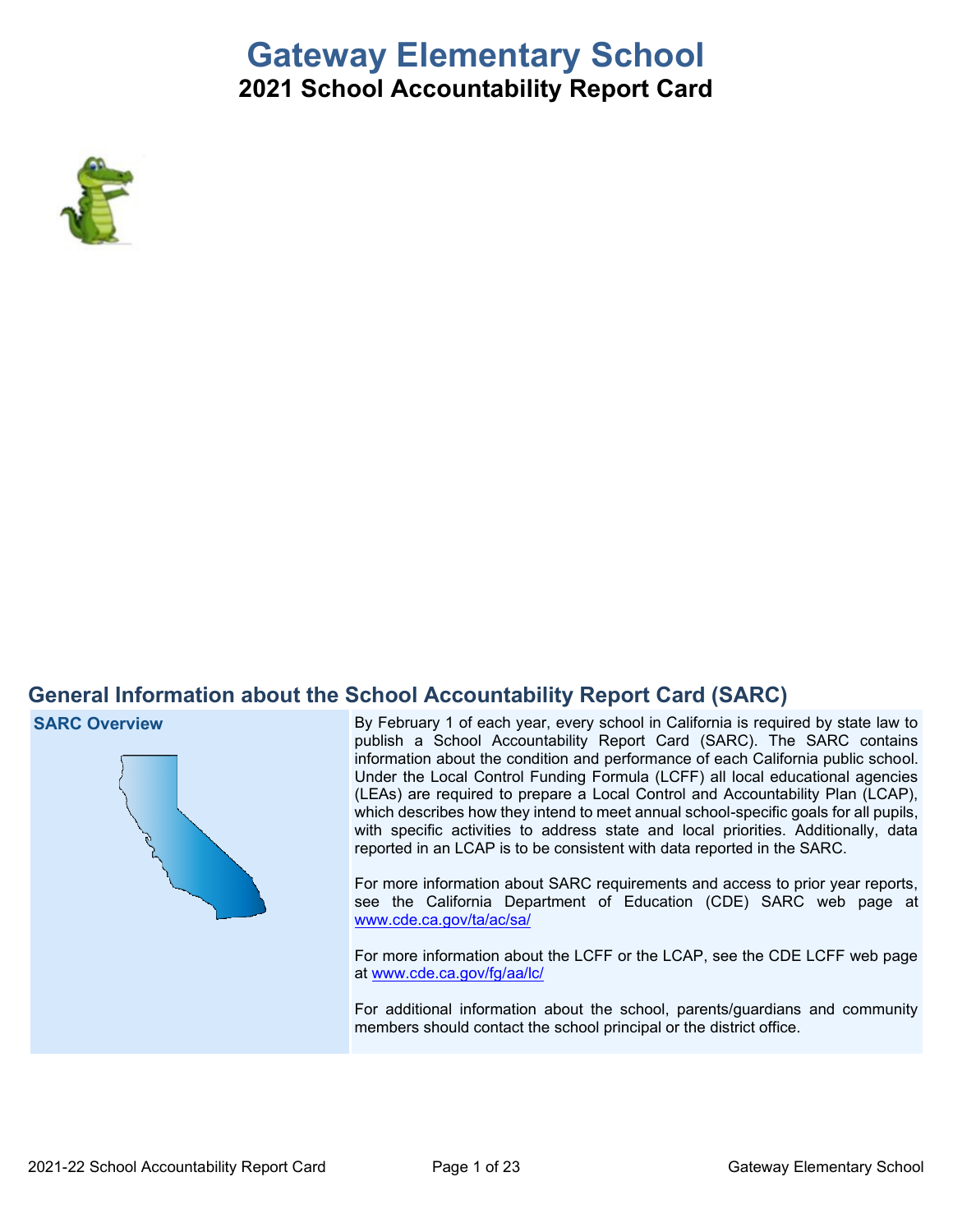**DataQuest DataQuest DataQuest** is an online data tool located on the CDE DataQuest web page at [dq.cde.ca.gov/dataquest/](https://dq.cde.ca.gov/dataquest/) that contains additional information about this school and comparisons of the school to the district and the county. Specifically, DataQuest is a dynamic system that provides reports for accountability (e.g., test data, **ATA QUEST** enrollment, high school graduates, dropouts, course enrollments, staffing, and data regarding English learners). **California School Dashboard** The California School Dashboard (Dashboard) [www.caschooldashboard.org/](http://www.caschooldashboard.org/) reflects California's new accountability and continuous improvement system and provides information about how LEAs and schools are meeting the needs of **California School** California's diverse student population. The Dashboard contains reports that DASHBOARD display the performance of LEAs, schools, and student groups on a set of state and local measures to assist in identifying strengths, challenges, and areas in need of improvement. **Internet Access** Internet access is available at public libraries and other locations that are publicly accessible (e.g., the California State Library). Access to the Internet at libraries and public locations is generally provided on a first-come, first-served basis. Other use restrictions may include the hours of operation, the length of time that a workstation may be used (depending on availability), the types of software programs available on a workstation, and the ability to print documents.

# **2021-22 School Contact Information School Name** Gateway Elementary School **Street** 501 South Gateway Blvd. **City, State, Zip Ridgecrest, CA 93555 Phone Number** (760) 499-1850 **Principal** Margaret H. Bergens **Email Address** mbergens@ssusd.org **School Website gateway.ssusd.org County-District-School (CDS) Code** 15-73742-6110712

| 2021-22 District Contact Information |                                      |  |  |  |  |
|--------------------------------------|--------------------------------------|--|--|--|--|
| <b>District Name</b>                 | Sierra Sands Unified School District |  |  |  |  |
| <b>Phone Number</b>                  | $(760)$ 499-1600                     |  |  |  |  |
| Superintendent                       | Dr. Dave Ostash                      |  |  |  |  |
| <b>Email Address</b>                 | superintendent@ssusd.org             |  |  |  |  |
| <b>District Website Address</b>      | ssusd.org                            |  |  |  |  |

#### **2021-22 School Overview**

#### Principal's Message

At Gateway Elementary School, we value learning as a lifelong, active process, where thinking and action are encouraged in order to create individuals who are academically literate. Our school climate serves as a magnet to draw students, parents, and staff together to work as partners to create the best environment for learning. We encourage each other to achieve our maximum potential, and we recognize that each member of the team has unique gifts and that all participants are valued for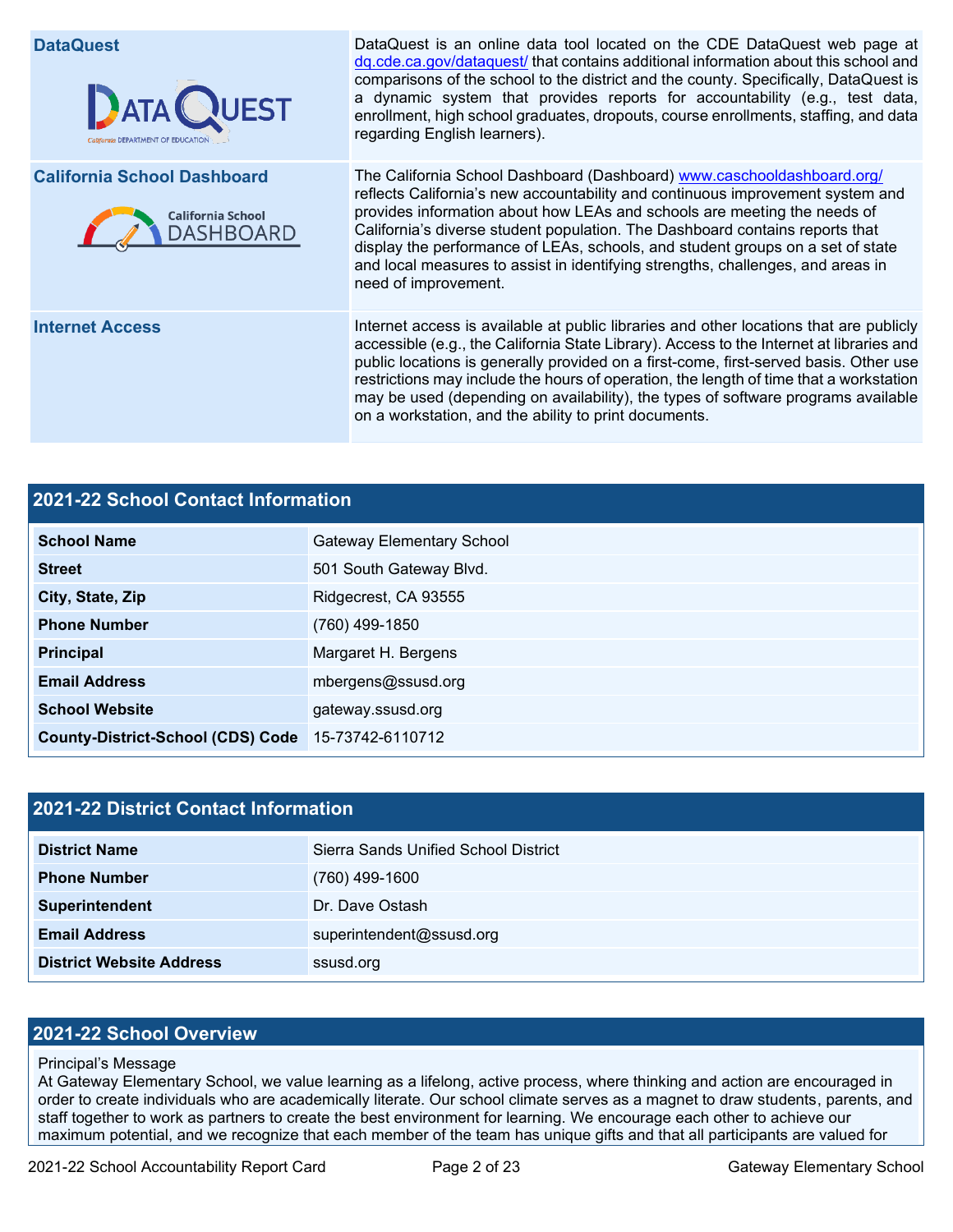their contribution.

Exemplary educational practices based on the California Common Core Standards are very important to all of us. Ongoing teacher collaboration in professional learning communities among and across grade levels helps to ensure success for all students. At Gateway, we focus on accelerating academic achievement, developing positive behavior, and encouraging parent participation.

Margaret H. Bergens, Principal School Vision and Mission

LEARNING, THINKING, DOING…BUILDING A GATEWAY TO THE FUTURE

AT GATEWAY SCHOOL WE PURSUE THIS VISION THROUGH THE FOLLOWING MISSION AREAS:

WE VALUE LEARNING: Learning is a lifelong, active process where thinking and action are encouraged and creates individuals who are academically literate…both culturally and scientifically.

WE SHARE A CONTAGIOUS EXCITEMENT ABOUT LEARNING: The climate serves as a magnet to draw students, parents and staff together as a team that works as partners to create the best climate for learning.

WE ARE A UNIFIED TEAM OF STUDENTS, PARENTS AND STAFF WHO ENCOURAGE ONE ANOTHER TO ACHIEVE OUR MAXIMUM POTENTIAL: We recognize each member of the team has unique gifts and all participants are valued for their contribution.

WE SUPPORT AN ENVIRONMENT IN WHICH ALL TEAM MEMBERS ARE SAFE: We are safe to play, work, discuss and take risks in thinking and sharing.

WE ARE PART OF MANY COMMUNITIES: We are an active, responsible participant of the school community, city, state, country and world communities and do our part in making each a better place.

TO CARRY OUT THIS MISSION, AT GATEWAY SCHOOL WE BELIEVE IN…

THE JOY OF LEARNING: We believe working and learning together is exciting, challenging and fun.

LIFE-LONG LEARNING: We are committed to continual improvement of ourselves. We teach students to value the pursuit of knowledge and to become life-long learners.

MUTUAL RESPECT: We respect each other, our students, parents and the community. We teach students to respect each other.

TEAMWORK: We work as a team. We teach students the importance and value of cooperation and collaboration. We encourage parents and the community to work in partnership with us.

EXCELLENCE AND INTEGRITY: We are professionals, dedicated to teaching and committed to innovation. We conduct ourselves in an honest, principled manner. We teach students the value of doing their best work and being their best "self".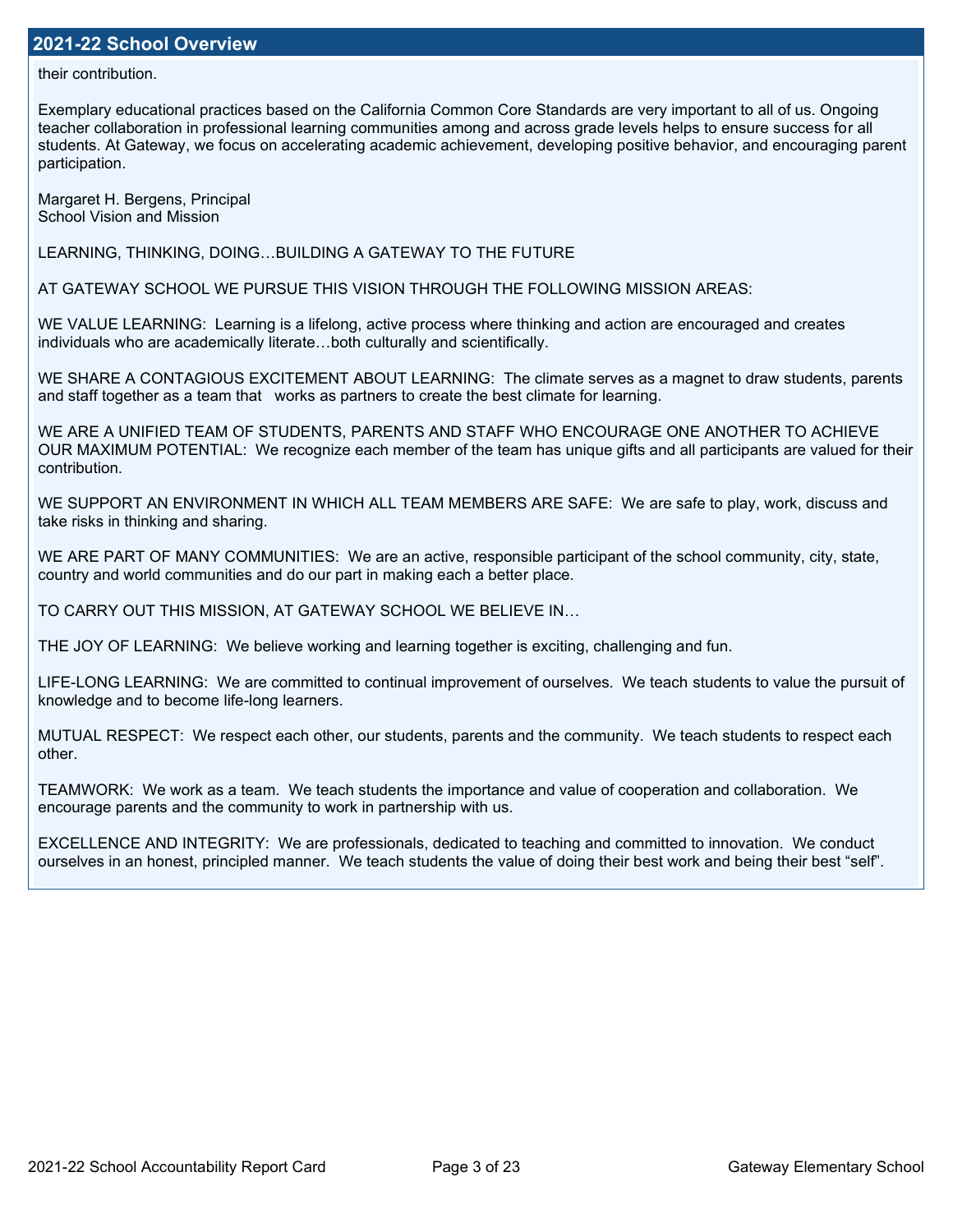# **About this School**

| 2020-21 Student Enrollment by Grade Level |                           |  |  |  |  |  |
|-------------------------------------------|---------------------------|--|--|--|--|--|
| <b>Grade Level</b>                        | <b>Number of Students</b> |  |  |  |  |  |
| Kindergarten                              | 63                        |  |  |  |  |  |
| Grade 1                                   | 49                        |  |  |  |  |  |
| Grade 2                                   | 58                        |  |  |  |  |  |
| Grade 3                                   | 59                        |  |  |  |  |  |
| Grade 4                                   | 64                        |  |  |  |  |  |
| Grade 5                                   | 77                        |  |  |  |  |  |
| <b>Total Enrollment</b>                   | 370                       |  |  |  |  |  |

## **2020-21 Student Enrollment by Student Group**

| <b>Student Group</b>                   | <b>Percent of Total Enrollment</b> |
|----------------------------------------|------------------------------------|
| American Indian or Alaska Native       | 1.1                                |
| Asian                                  | 0.3                                |
| <b>Black or African American</b>       | 6.2                                |
| <b>Filipino</b>                        | 1.6                                |
| <b>Hispanic or Latino</b>              | 30.3                               |
| <b>Two or More Races</b>               | 8.1                                |
| <b>White</b>                           | 52.4                               |
| <b>English Learners</b>                | 4.1                                |
| <b>Foster Youth</b>                    | 0.8                                |
| <b>Homeless</b>                        | 1.9                                |
| <b>Socioeconomically Disadvantaged</b> | 64.3                               |
| <b>Students with Disabilities</b>      | 10.5                               |

**A. Conditions of Learning State Priority: Basic**

The SARC provides the following information relevant to the State priority: Basic (Priority 1):

- Degree to which teachers are appropriately assigned and fully credentialed in the subject area and for the pupils they are teaching;
- Pupils have access to standards-aligned instructional materials; and
- School facilities are maintained in good repair

Note: For more information refer to the Updated Teacher Equity Definitions web page at<https://www.cde.ca.gov/pd/ee/teacherequitydefinitions.asp>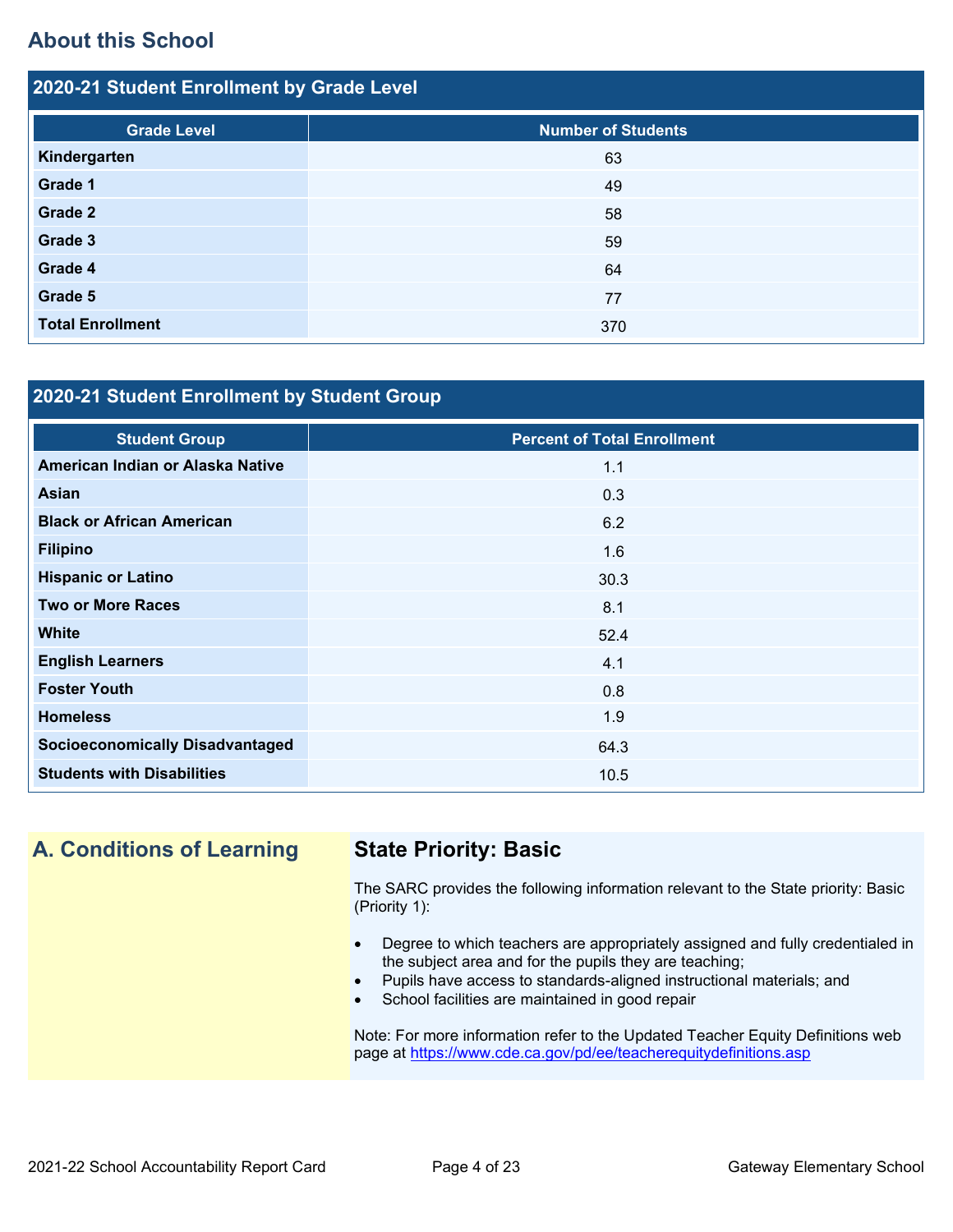| <b>2019-20 Teacher Preparation and Placement</b> |  |  |  |  |  |
|--------------------------------------------------|--|--|--|--|--|
| 2019-20                                          |  |  |  |  |  |
|                                                  |  |  |  |  |  |
|                                                  |  |  |  |  |  |
|                                                  |  |  |  |  |  |
|                                                  |  |  |  |  |  |
|                                                  |  |  |  |  |  |
|                                                  |  |  |  |  |  |
|                                                  |  |  |  |  |  |

Note: The data in this table is based on Full Time Equivalent (FTE) status. One FTE equals one staff member working full time; one FTE could also represent two staff members who each work 50 percent of full time. Additionally, an assignment is defined as a position that an educator is assigned to based on setting, subject, and grade level. An authorization is defined as the services that an educator is authorized to provide to students.

# **2019-20 Teachers Without Credentials and Misassignments (considered "ineffective" under ESSA) Authorization/Assignment 2019-20 Permits and Waivers Misassignments Vacant Positions Total Teachers Without Credentials and Misassignments**

| 2019-20 Credentialed Teachers Assigned Out-of-Field (considered "out-of-field" under ESSA) |         |  |  |  |  |
|--------------------------------------------------------------------------------------------|---------|--|--|--|--|
| <b>Indicator</b>                                                                           | 2019-20 |  |  |  |  |
| Credentialed Teachers Authorized on a Permit or Waiver                                     |         |  |  |  |  |
| <b>Local Assignment Options</b>                                                            |         |  |  |  |  |
| <b>Total Out-of-Field Teachers</b>                                                         |         |  |  |  |  |

| 2019-20 Class Assignments                                                                                                                           |         |
|-----------------------------------------------------------------------------------------------------------------------------------------------------|---------|
| <b>Indicator</b>                                                                                                                                    | 2019-20 |
| <b>Misassignments for English Learners</b><br>(a percentage of all the classes with English learners taught by teachers that are misassigned)       |         |
| No credential, permit or authorization to teach<br>(a percentage of all the classes taught by teachers with no record of an authorization to teach) |         |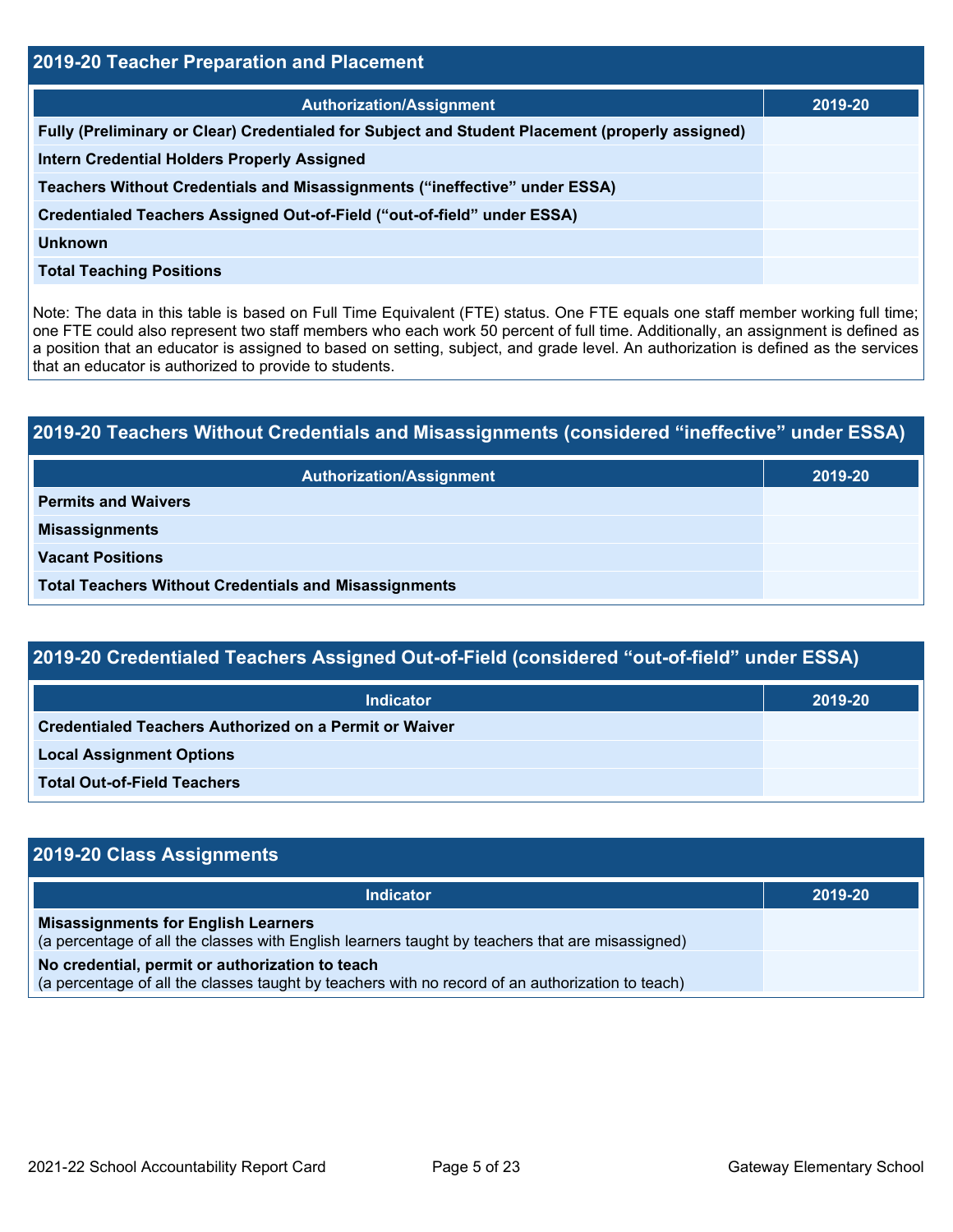## **2021-22 Quality, Currency, Availability of Textbooks and Other Instructional Materials**

The district chooses textbooks from lists that have been approved by the State Board of Education for Grades K-8. Sierra Sands Unified School District holds an annual public hearing prior to the eighth week of school to determine textbook and instructional materials sufficiency.

| Year and month in which the data were collected |                                                                                                   | August 2021                                                                        |             |              |  |
|-------------------------------------------------|---------------------------------------------------------------------------------------------------|------------------------------------------------------------------------------------|-------------|--------------|--|
| <b>Subject</b>                                  | Textbooks and Other Instructional Materials/year of                                               | <b>Percent</b><br><b>Students</b><br><b>Lacking Own</b><br><b>Assigned</b><br>Copy |             |              |  |
| <b>Reading/Language Arts</b>                    | Benchmark Advance (2017)<br>Adopted in 2017                                                       |                                                                                    | Yes         | $\Omega$     |  |
| <b>Mathematics</b>                              | Go Math! Houghton Mifflin (2015)<br>Adopted in 2015                                               |                                                                                    |             |              |  |
| <b>Science</b>                                  | FOSS Next Generation Elementary (2019)<br>Adopted in 2020                                         | Yes                                                                                | $\mathbf 0$ |              |  |
| <b>History-Social Science</b>                   | California Studies Weekly (2018)<br>Adopted in 2019                                               | Yes                                                                                | $\mathbf 0$ |              |  |
| <b>Health</b>                                   | <b>Health and Fitness</b><br>Adopted in 2005                                                      |                                                                                    | Yes         | $\mathbf{0}$ |  |
| <b>Visual and Performing Arts</b>               | California Spotlight on Music<br>Adopted in 2007<br><b>SRA Art Connections</b><br>Adopted in 2007 |                                                                                    | Yes         | 0            |  |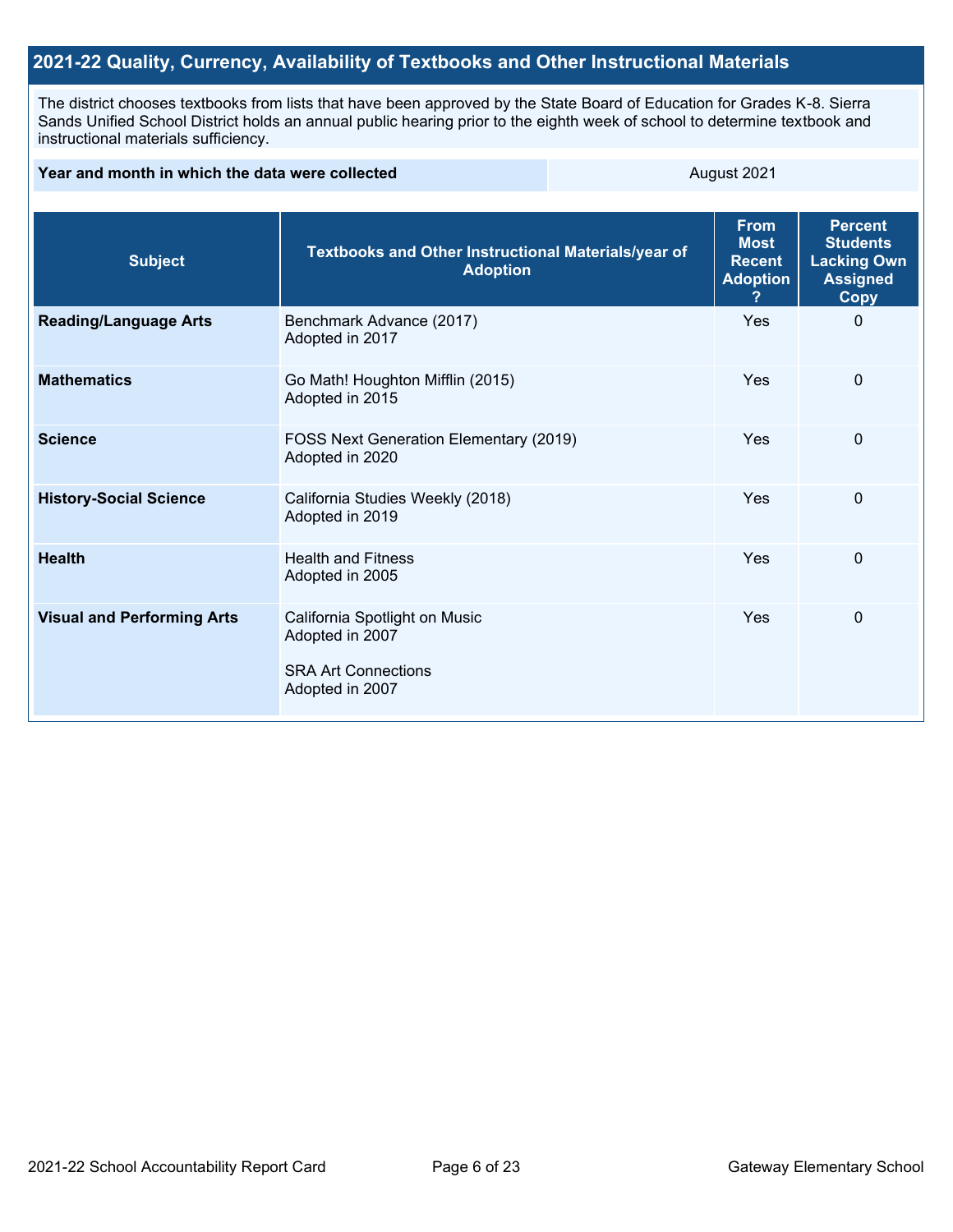#### **School Facility Conditions and Planned Improvements**

#### **Buildings**

Gateway Elementary opened in August 1992 and is in good condition. Our campus is comfortable and has adequate-sized classrooms. We have a grass field for baseball and soccer; areas for tetherball and basketball; and playground equipment in a sand area. We have grade level rotation lunch breaks to alleviate crowding. There are two daytime custodians who keep our facilities clean. All classrooms and rest rooms are cleaned daily. District maintenance maintains landscaping once a week.

More facts about the condition of our school buildings are available in an online supplement to this report called for by the Williams legislation of 2004. What you will find is an assessment of more than a dozen aspects of our buildings: their structural integrity, electrical systems, heating and ventilation systems, and more. The important purpose of this assessment is to determine if our buildings and grounds are safe and in good repair. If anything needs to be repaired, this assessment identifies it and targets a date by which we commit to make those repairs. The guidelines for this assessment were written by the Office of Public School Construction (OPSC) and were brought about by the Williams legislation. You can look at the six-page Facilities Inspection Tool used for the assessment on the Web site of the OPSC.

#### **Library**

Our library is the hub of our school. One wall of the library opens to expand into a multipurpose room. Our primary books are on rolling bookcases to maximize the usability of the room. We have over 10,000 volumes and continually weed through and update our collection. We add approximately 200 new books every year with funds from the Book Fair profits and the PTO. Our circulation is fully automated and students have access to two computers for Accelerated Reader testing, research, and looking for books.

Our library is staffed with a library specialist, who provides standards-based instructional activities and weekly book checkout for all classes. The library is open to all students during the school day and remains open until 2:30 p.m. to allow parents and individual students the opportunity to check out books, do research, or take Accelerated Reader quizzes.

#### **Year and month of the most recent FIT report** 12/1/2021 12/1/2021

| <b>System Inspected</b>                                             | <b>Rate</b><br>Good | Rate<br>Fair | Rate<br>Poor | <b>Repair Needed and Action Taken or Planned</b>                                                                                                                                                                                                                                                                                                                                                                             |
|---------------------------------------------------------------------|---------------------|--------------|--------------|------------------------------------------------------------------------------------------------------------------------------------------------------------------------------------------------------------------------------------------------------------------------------------------------------------------------------------------------------------------------------------------------------------------------------|
| <b>Systems:</b><br>Gas Leaks, Mechanical/HVAC, Sewer                | X                   |              |              | No apparent problems                                                                                                                                                                                                                                                                                                                                                                                                         |
| Interior:<br><b>Interior Surfaces</b>                               |                     |              | X            | Classroom 3A: Stains on ceiling tiles.<br>Classroom 5A: Stains on ceiling tiles.<br>Classroom 8A: Hole in cabinet door.<br>Classroom 10B: Stains on ceiling tiles.<br>Classroom 12B: Stains on ceiling tiles.<br>Classroom 13B: Stains on ceiling tiles.<br>Classroom 14B: Stains on ceiling tiles.<br>office: Holes and tear in tackable wall by front<br>door.<br>Multi-Purpose Room: Top of stage ceiling coming<br>away. |
| <b>Cleanliness:</b><br>Overall Cleanliness, Pest/Vermin Infestation | $\mathsf{X}$        |              |              | No apparent problems                                                                                                                                                                                                                                                                                                                                                                                                         |
| <b>Electrical</b>                                                   | X                   |              |              | No apparent problems                                                                                                                                                                                                                                                                                                                                                                                                         |
| <b>Restrooms/Fountains:</b><br>Restrooms, Sinks/ Fountains          | $\mathsf{X}$        |              |              | No apparent problems                                                                                                                                                                                                                                                                                                                                                                                                         |
| Safety:<br>Fire Safety, Hazardous Materials                         | X                   |              |              | No apparent problems                                                                                                                                                                                                                                                                                                                                                                                                         |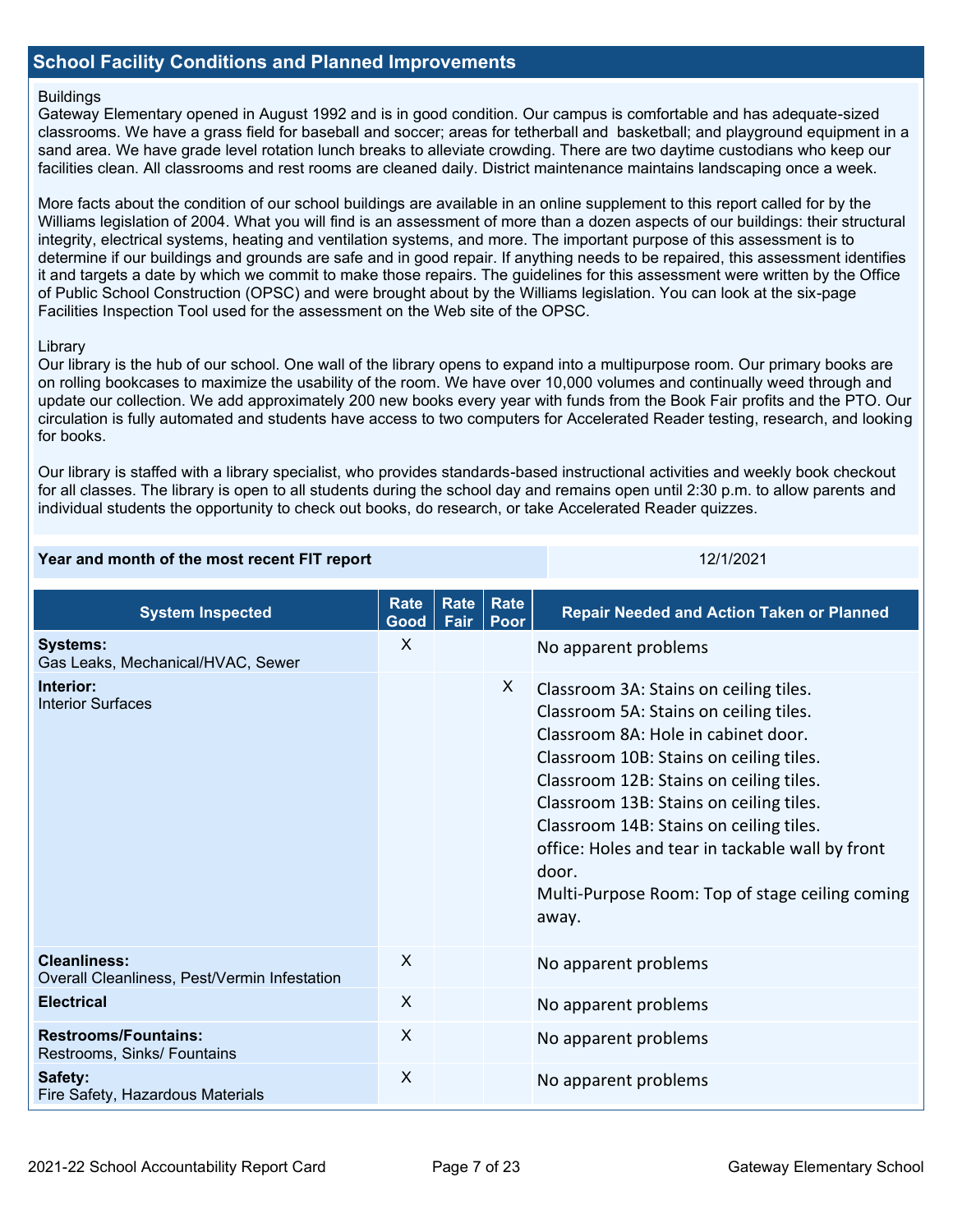| <b>School Facility Conditions and Planned Improvements</b>             |  |              |    |                                                                                                                                                                         |  |  |  |
|------------------------------------------------------------------------|--|--------------|----|-------------------------------------------------------------------------------------------------------------------------------------------------------------------------|--|--|--|
| Structural:<br><b>Structural Damage, Roofs</b>                         |  | $\mathsf{X}$ |    | Classroom 3A, 5A, 10B, 12B, 13B, 14B: stains on<br>ceiling tiles.                                                                                                       |  |  |  |
| External:<br>Playground/School Grounds, Windows/<br>Doors/Gates/Fences |  |              | X. | Grounds (Front Campus) Parking lot has lots of<br>cracks, sidewalks have "blow outs" near<br>southeast gate.<br>Grounds (Back Campus) Playground has lots of<br>cracks. |  |  |  |

| <b>Overall Facility Rate</b> |      |      |             |
|------------------------------|------|------|-------------|
| <b>Exemplary</b>             | Good | Fair | <b>Poor</b> |
|                              |      |      |             |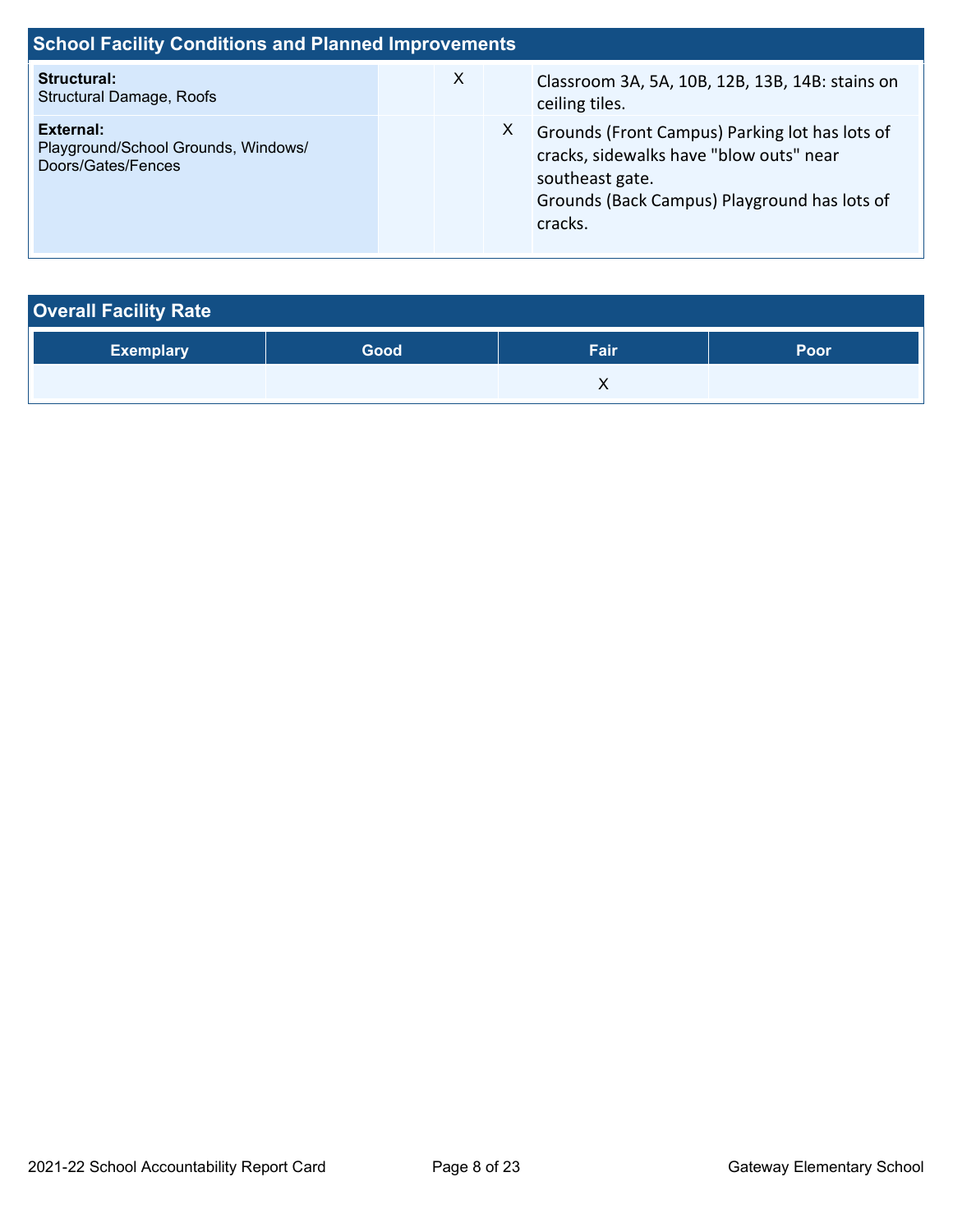# **B. Pupil Outcomes State Priority: Pupil Achievement**

The SARC provides the following information relevant to the State priority: Pupil Achievement (Priority 4):

#### **Statewide Assessments**

(i.e., California Assessment of Student Performance and Progress [CAASPP] System includes the Smarter Balanced Summative Assessments for students in the general education population and the California Alternate Assessments [CAAs] for English language arts/literacy [ELA] and mathematics given in grades three through eight and grade eleven. Only eligible students may participate in the administration of the CAAs. CAAs items are aligned with alternate achievement standards, which are linked with the Common Core State Standards [CCSS] for students with the most significant cognitive disabilities).

The CAASPP System encompasses the following assessments and student participation requirements:

- 1. **Smarter Balanced Summative Assessments and CAAs for ELA** in grades three through eight and grade eleven.
- 2. **Smarter Balanced Summative Assessments and CAAs for mathematics** in grades three through eight and grade eleven.
- 3. **California Science Test (CAST) and CAAs for Science** in grades five, eight, and once in high school (i.e., grade ten, eleven, or twelve).

#### **SARC Reporting in the 2020-2021 School Year Only**

Where the most viable option, LEAs were required to administer the statewide summative assessment in ELA and mathematics. Where a statewide summative assessment was not the most viable option for the LEA (or for one or more gradelevel[s] within the LEA) due to the pandemic, LEAs were allowed to report results from a different assessment that met the criteria established by the State Board of Education (SBE) on March 16, 2021. The assessments were required to be:

- Aligned with CA CCSS for ELA and mathematics;
- Available to students in grades 3 through 8, and grade 11; and
- Uniformly administered across a grade, grade span, school, or district to all eligible students.

#### **Options**

Note that the CAAs could only be administered in-person following health and safety requirements. If it was not viable for the LEA to administer the CAAs in person with health and safety guidelines in place, the LEA was directed to not administer the tests. There were no other assessment options available for the CAAs. Schools administered the Smarter Balanced Summative Assessments for ELA and mathematics, other assessments that meet the SBE criteria, or a combination of both, and they could only choose one of the following:

- Smarter Balanced ELA and mathematics summative assessments;
- Other assessments meeting the SBE criteria; or
- Combination of Smarter Balanced ELA and mathematics summative assessments and other assessments.

The percentage of students who have successfully completed courses that satisfy the requirements for entrance to the University of California and the California State University, or career technical education sequences or programs of study.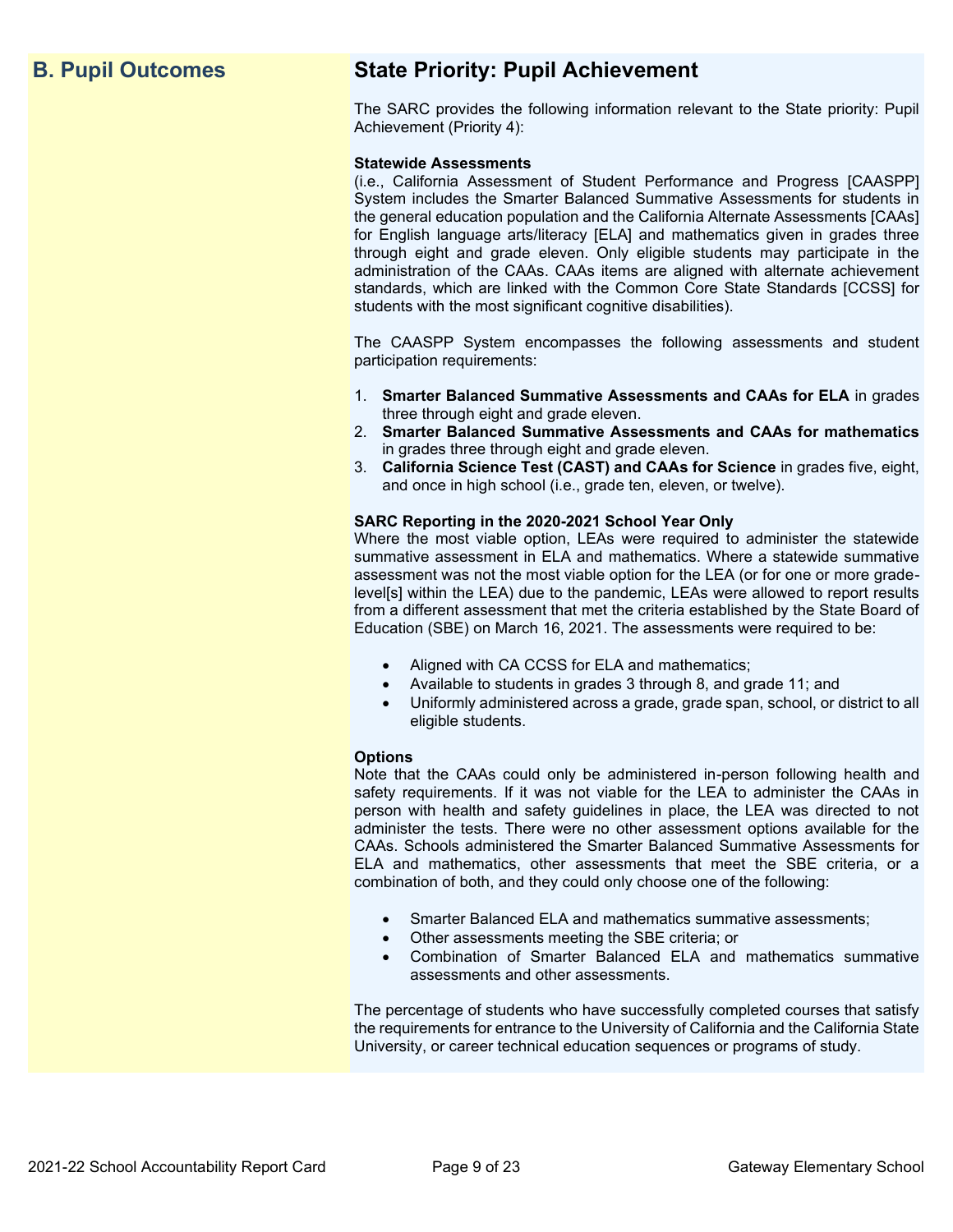#### **Percentage of Students Meeting or Exceeding the State Standard on CAASPP**

This table displays CAASPP test results in ELA and mathematics for all students grades three through eight and grade eleven taking and completing a state-administered assessment.

The 2019-2020 data cells with N/A values indicate that the 2019-2020 data are not available due to the COVID-19 pandemic and resulting summative test suspension. The Executive Order N-30-20 was issued which waived the assessment, accountability, and reporting requirements for the 2019-2020 school year.

The 2020-2021 data cells have N/A values because these data are not comparable to other year data due to the COVID-19 pandemic during the 2020-2021 school year. Where the CAASPP assessments in ELA and/or mathematics is not the most viable option, the LEAs were allowed to administer local assessments. Therefore, the 2020-2021 data between school years for the school, district, state are not an accurate comparison. As such, it is inappropriate to compare results of the 2020-2021 school year to other school years.

| <b>Subject</b>                                                       | <b>School</b><br>2019-20 | <b>School</b><br>2020-21 | <b>District</b><br>2019-20 | <b>District</b><br>2020-21 | <b>State</b><br>2019-20 | <b>State</b><br>2020-21 |
|----------------------------------------------------------------------|--------------------------|--------------------------|----------------------------|----------------------------|-------------------------|-------------------------|
| <b>English Language Arts/Literacy</b><br>$\left($ grades 3-8 and 11) | N/A                      | N/A                      | N/A                        | N/A                        | N/A                     | N/A                     |
| <b>Mathematics</b><br>$($ grades 3-8 and 11 $)$                      | N/A                      | N/A                      | N/A                        | N/A                        | N/A                     | N/A                     |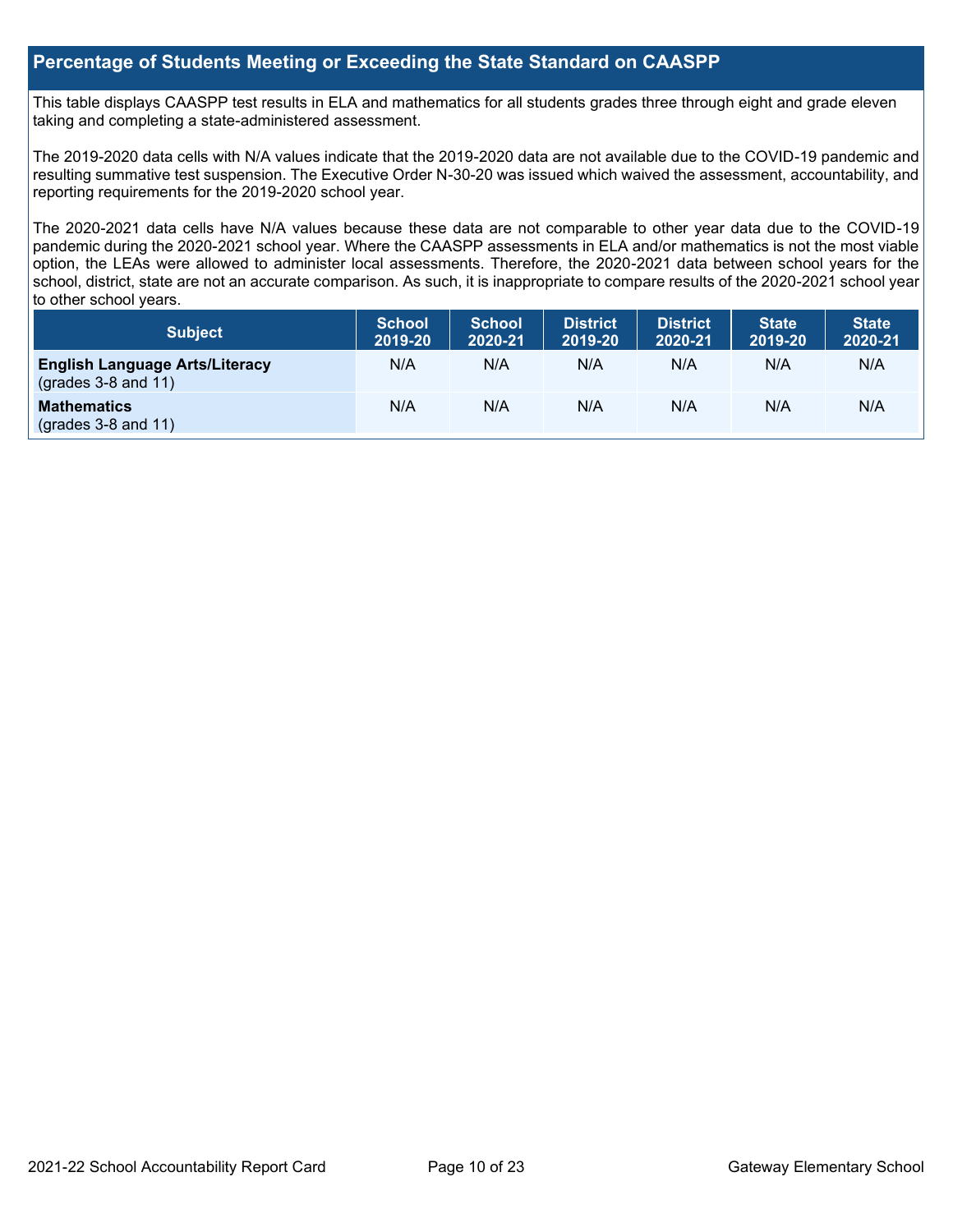### **2020-21 CAASPP Test Results in ELA by Student Group**

This table displays CAASPP test results in ELA by student group for students grades three through eight and grade eleven taking and completing a state-administered assessment. The CDE will populate this table for schools in cases where the school administered the CAASPP assessment. In cases where the school administered a local assessment instead of CAASPP, the CDE will populate this table with "NT" values, meaning this school did not test students using the CAASPP. See the local assessment(s) table for more information.

| <b>CAASPP</b><br><b>Student Groups</b>               | <b>CAASPP</b><br><b>Total</b><br><b>Enrollment</b> | <b>CAASPP</b><br><b>Number</b><br><b>Tested</b> | <b>CAASPP</b><br><b>Percent</b><br><b>Tested</b> | <b>CAASPP</b><br><b>Percent</b><br><b>Not Tested</b> | <b>CAASPP</b><br><b>Percent</b><br><b>Met or</b><br><b>Exceeded</b> |
|------------------------------------------------------|----------------------------------------------------|-------------------------------------------------|--------------------------------------------------|------------------------------------------------------|---------------------------------------------------------------------|
| <b>All Students</b>                                  | 166                                                | 162                                             | 97.59                                            | 2.41                                                 | 31.48                                                               |
| <b>Female</b>                                        | 85                                                 | 82                                              | 96.47                                            | 3.53                                                 | 32.93                                                               |
| <b>Male</b>                                          | 81                                                 | 80                                              | 98.77                                            | 1.23                                                 | 30                                                                  |
| American Indian or Alaska Native                     | --                                                 | $\overline{\phantom{m}}$                        | --                                               | $\sim$                                               | --                                                                  |
| <b>Asian</b>                                         | $\mathbf 0$                                        | 0                                               | $\Omega$                                         | 0                                                    | 0                                                                   |
| <b>Black or African American</b>                     | 13                                                 | 12                                              | 92.31                                            | 7.69                                                 | 33.33                                                               |
| <b>Filipino</b>                                      | --                                                 | $\overline{\phantom{a}}$                        | --                                               | $\sim$                                               |                                                                     |
| <b>Hispanic or Latino</b>                            | 54                                                 | 52                                              | 96.3                                             | 3.7                                                  | 21.15                                                               |
| <b>Native Hawaiian or Pacific Islander</b>           | $\Omega$                                           | $\mathbf 0$                                     | $\mathbf 0$                                      | $\mathbf 0$                                          | $\mathbf 0$                                                         |
| <b>Two or More Races</b>                             | 11                                                 | 11                                              | 100                                              | $\mathbf 0$                                          | 45.45                                                               |
| <b>White</b>                                         | 82                                                 | 81                                              | 98.78                                            | 1.22                                                 | 30.86                                                               |
| <b>English Learners</b>                              | --                                                 | $\overline{\phantom{m}}$                        | --                                               | --                                                   | --                                                                  |
| <b>Foster Youth</b>                                  |                                                    | $\qquad \qquad -$                               |                                                  |                                                      |                                                                     |
| <b>Homeless</b>                                      | --                                                 | $\overline{\phantom{a}}$                        | --                                               | $\overline{\phantom{a}}$                             | --                                                                  |
| <b>Military</b>                                      |                                                    | --                                              |                                                  | --                                                   | --                                                                  |
| <b>Socioeconomically Disadvantaged</b>               | 107                                                | 104                                             | 97.2                                             | 2.8                                                  | 26.92                                                               |
| <b>Students Receiving Migrant Education Services</b> | $\Omega$                                           | $\mathbf 0$                                     | $\mathbf 0$                                      | $\overline{0}$                                       | 0                                                                   |
| <b>Students with Disabilities</b>                    | 16                                                 | 15                                              | 93.75                                            | 6.25                                                 | 20                                                                  |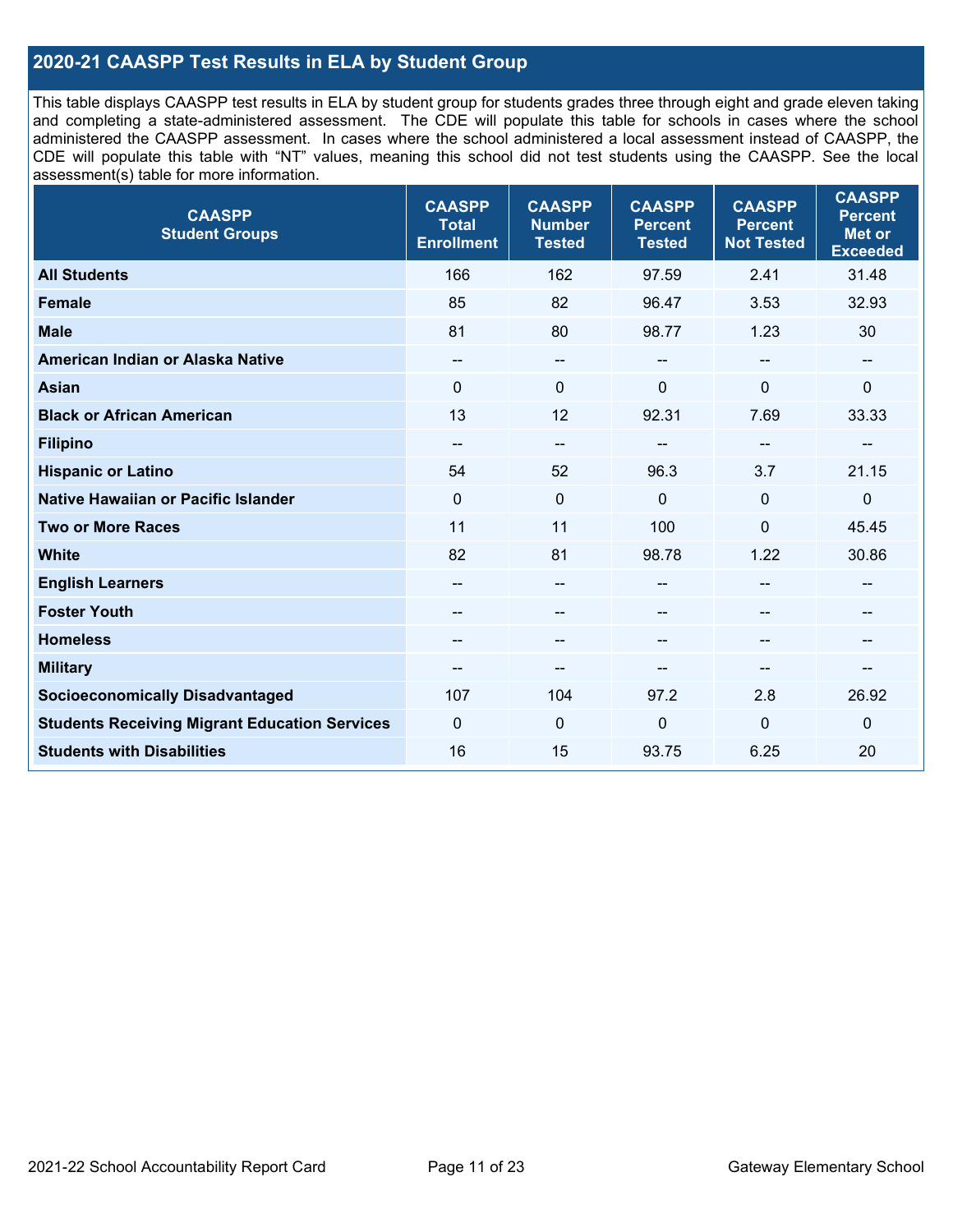### **2020-21 CAASPP Test Results in Math by Student Group**

This table displays CAASPP test results in Math by student group for students grades three through eight and grade eleven taking and completing a state-administered assessment. The CDE will populate this table for schools in cases where the school administered the CAASPP assessment. In cases where the school administered a local assessment instead of CAASPP, the CDE will populate this table with "NT" values, meaning this school did not test students using the CAASPP. See the local assessment(s) table for more information.

| <b>CAASPP</b><br><b>Student Groups</b>               | <b>CAASPP</b><br><b>Total</b><br><b>Enrollment</b> | <b>CAASPP</b><br><b>Number</b><br><b>Tested</b> | <b>CAASPP</b><br><b>Percent</b><br><b>Tested</b> | <b>CAASPP</b><br><b>Percent</b><br><b>Not Tested</b> | <b>CAASPP</b><br><b>Percent</b><br><b>Met or</b><br><b>Exceeded</b> |
|------------------------------------------------------|----------------------------------------------------|-------------------------------------------------|--------------------------------------------------|------------------------------------------------------|---------------------------------------------------------------------|
| <b>All Students</b>                                  | 166                                                | 162                                             | 97.59                                            | 2.41                                                 | 27.95                                                               |
| <b>Female</b>                                        | 85                                                 | 82                                              | 96.47                                            | 3.53                                                 | 25.61                                                               |
| <b>Male</b>                                          | 81                                                 | 80                                              | 98.77                                            | 1.23                                                 | 30.38                                                               |
| American Indian or Alaska Native                     | $\qquad \qquad -$                                  | --                                              | $\overline{\phantom{a}}$                         | $\overline{\phantom{a}}$                             | $\overline{\phantom{a}}$                                            |
| <b>Asian</b>                                         | $\mathbf 0$                                        | 0                                               | $\mathbf 0$                                      | 0                                                    | $\pmb{0}$                                                           |
| <b>Black or African American</b>                     | 13                                                 | 12                                              | 92.31                                            | 7.69                                                 | 25.00                                                               |
| <b>Filipino</b>                                      | --                                                 | --                                              | $\sim$ $\sim$                                    | --                                                   | $-$                                                                 |
| <b>Hispanic or Latino</b>                            | 54                                                 | 52                                              | 96.30                                            | 3.70                                                 | 11.76                                                               |
| Native Hawaiian or Pacific Islander                  | $\mathbf 0$                                        | $\mathbf 0$                                     | $\mathbf 0$                                      | $\mathbf{0}$                                         | $\mathbf 0$                                                         |
| <b>Two or More Races</b>                             | 11                                                 | 11                                              | 100.00                                           | 0.00                                                 | 18.18                                                               |
| <b>White</b>                                         | 82                                                 | 81                                              | 98.78                                            | 1.22                                                 | 34.57                                                               |
| <b>English Learners</b>                              |                                                    | --                                              | --                                               | --                                                   | --                                                                  |
| <b>Foster Youth</b>                                  | --                                                 | --                                              |                                                  |                                                      |                                                                     |
| <b>Homeless</b>                                      | $\qquad \qquad -$                                  | --                                              | --                                               | --                                                   | $\hspace{0.05cm}$                                                   |
| <b>Military</b>                                      | --                                                 | --                                              | --                                               | --                                                   | --                                                                  |
| <b>Socioeconomically Disadvantaged</b>               | 107                                                | 104                                             | 97.20                                            | 2.80                                                 | 23.30                                                               |
| <b>Students Receiving Migrant Education Services</b> | 0                                                  | 0                                               | 0                                                | $\Omega$                                             | $\mathbf 0$                                                         |
| <b>Students with Disabilities</b>                    | 16                                                 | 15                                              | 93.75                                            | 6.25                                                 | 13.33                                                               |

#### **2020-21 Local Assessment Test Results in ELA by Student Group**

This table displays Local Assessment test results in ELA by student group for students grades three through eight and grade eleven. LEAs/schools will populate this table for schools in cases where the school administered a local assessment. In cases where the school administered the CAASPP assessment, LEAs/schools will populate this table with "N/A" values in all cells, meaning this table is Not Applicable for this school.

\*At or above the grade-level standard in the context of the local assessment administered.

### **2020-21 Local Assessment Test Results in Math by Student Group**

This table displays Local Assessment test results in Math by student group for students grades three through eight and grade eleven. LEAs/schools will populate this table for schools in cases where the school administered a local assessment. In cases where the school administered the CAASPP assessment, LEAs/schools will populate this table with "N/A" values in all cells, meaning this table is Not Applicable for this school.

\*At or above the grade-level standard in the context of the local assessment administered.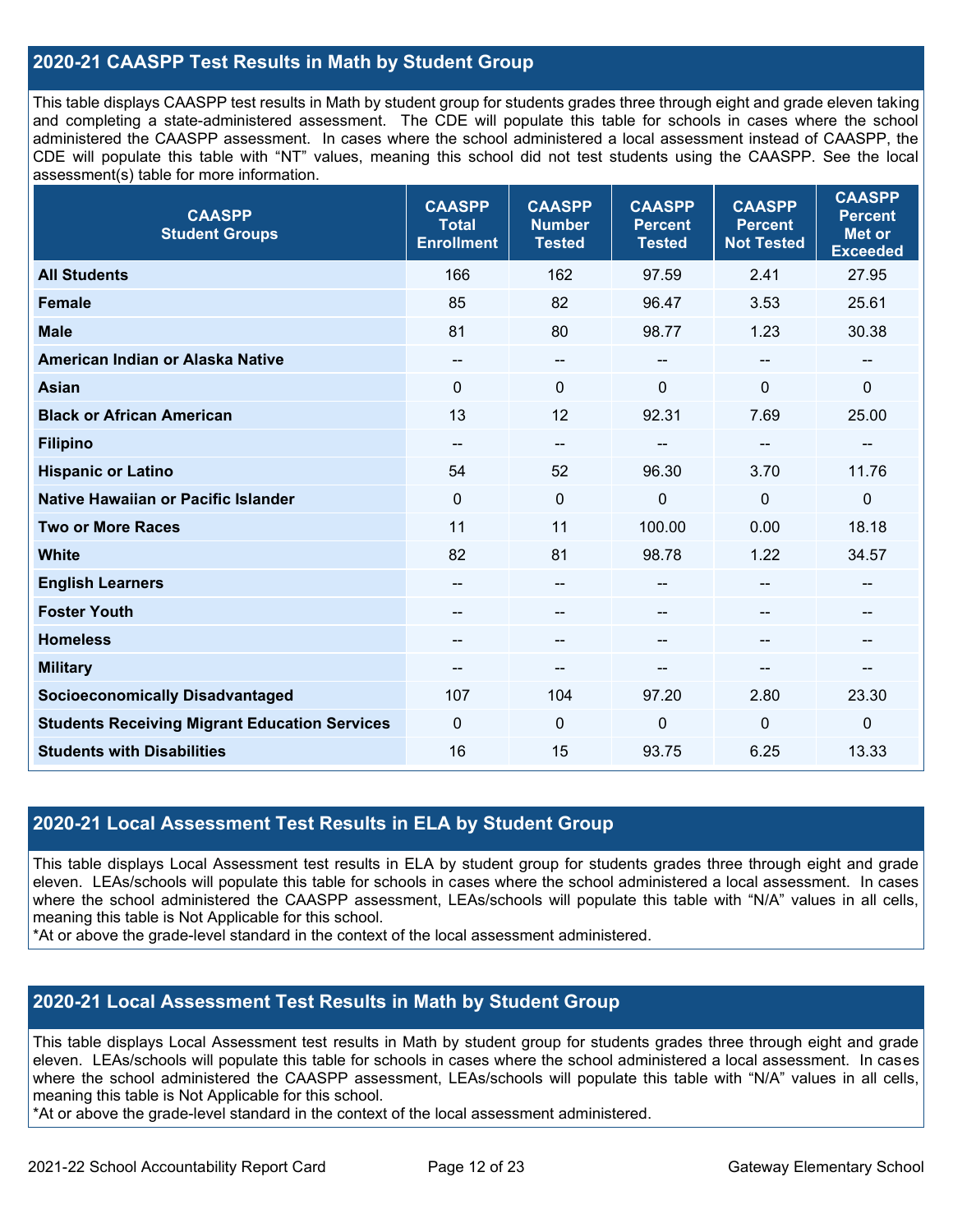### **CAASPP Test Results in Science for All Students**

This table displays the percentage of all students grades five, eight, and High School meeting or exceeding the State Standard.

The 2019-2020 data cells with N/A values indicate that the 2019-2020 data are not available due to the COVID-19 pandemic and resulting summative testing suspension. The Executive Order N-30-20 was issued which waived the assessment, accountability, and reporting requirements for the 2019-2020 school year.

For any 2020-2021 data cells with N/T values indicate that this school did not test students using the CAASPP Science.

| <b>Subject</b>                                  | <b>School</b> | <b>School</b> | <b>District</b> | <b>District</b> | <b>State</b> | <b>State</b> |
|-------------------------------------------------|---------------|---------------|-----------------|-----------------|--------------|--------------|
|                                                 | 2019-20       | 2020-21       | 2019-20         | 2020-21         | 2019-20      | 2020-21      |
| <b>Science</b><br>(grades 5, 8 and high school) | N/A           | 24.53         | N/A             | 23.93           | N/A          | 28.72        |

#### **2020-21 CAASPP Test Results in Science by Student Group**

This table displays CAASPP test results in Science by student group for students grades five, eight, and High School. For any data cells with N/T values indicate that this school did not test students using the CAASPP Science.

| <b>Student Group</b>                                 | <b>Total</b><br><b>Enrollment</b> | <b>Number</b><br><b>Tested</b> | <b>Percent</b><br><b>Tested</b> | <b>Percent</b><br><b>Not Tested</b> | <b>Percent</b><br><b>Met or</b><br><b>Exceeded</b> |
|------------------------------------------------------|-----------------------------------|--------------------------------|---------------------------------|-------------------------------------|----------------------------------------------------|
| <b>All Students</b>                                  | 55                                | 53                             | 96.36                           | 3.64                                | 24.53                                              |
| <b>Female</b>                                        | 24                                | 23                             | 95.83                           | 4.17                                | 13.04                                              |
| <b>Male</b>                                          | 31                                | 30                             | 96.77                           | 3.23                                | 33.33                                              |
| American Indian or Alaska Native                     | $\Omega$                          | $\mathbf 0$                    | $\Omega$                        | $\mathbf{0}$                        | $\Omega$                                           |
| <b>Asian</b>                                         | $\Omega$                          | $\pmb{0}$                      | $\mathbf 0$                     | 0                                   | 0                                                  |
| <b>Black or African American</b>                     | --                                | $\overline{\phantom{a}}$       |                                 | --                                  | $\sim$                                             |
| <b>Filipino</b>                                      | $\Omega$                          | $\mathbf{0}$                   | 0                               | $\Omega$                            | 0                                                  |
| <b>Hispanic or Latino</b>                            | 21                                | 20                             | 95.24                           | 4.76                                | 5.00                                               |
| Native Hawaiian or Pacific Islander                  | 0                                 | $\mathbf 0$                    | 0                               | 0                                   | 0                                                  |
| <b>Two or More Races</b>                             | --                                | $\sim$                         | --                              | --                                  | --                                                 |
| <b>White</b>                                         | 25                                | 25                             | 100.00                          | 0.00                                | 36.00                                              |
| <b>English Learners</b>                              | --                                | $\overline{\phantom{a}}$       | --                              | --                                  | $-$                                                |
| <b>Foster Youth</b>                                  | --                                | $\qquad \qquad -$              |                                 | --                                  | --                                                 |
| <b>Homeless</b>                                      | --                                | --                             |                                 |                                     | --                                                 |
| <b>Military</b>                                      | $\Omega$                          | $\mathbf{0}$                   | 0                               | $\Omega$                            | 0                                                  |
| <b>Socioeconomically Disadvantaged</b>               | 36                                | 34                             | 94.44                           | 5.56                                | 14.71                                              |
| <b>Students Receiving Migrant Education Services</b> | 0                                 | $\mathbf 0$                    | $\Omega$                        | $\Omega$                            | 0                                                  |
| <b>Students with Disabilities</b>                    | --                                | $\sim$                         | $\overline{a}$                  | --                                  | $\overline{\phantom{a}}$                           |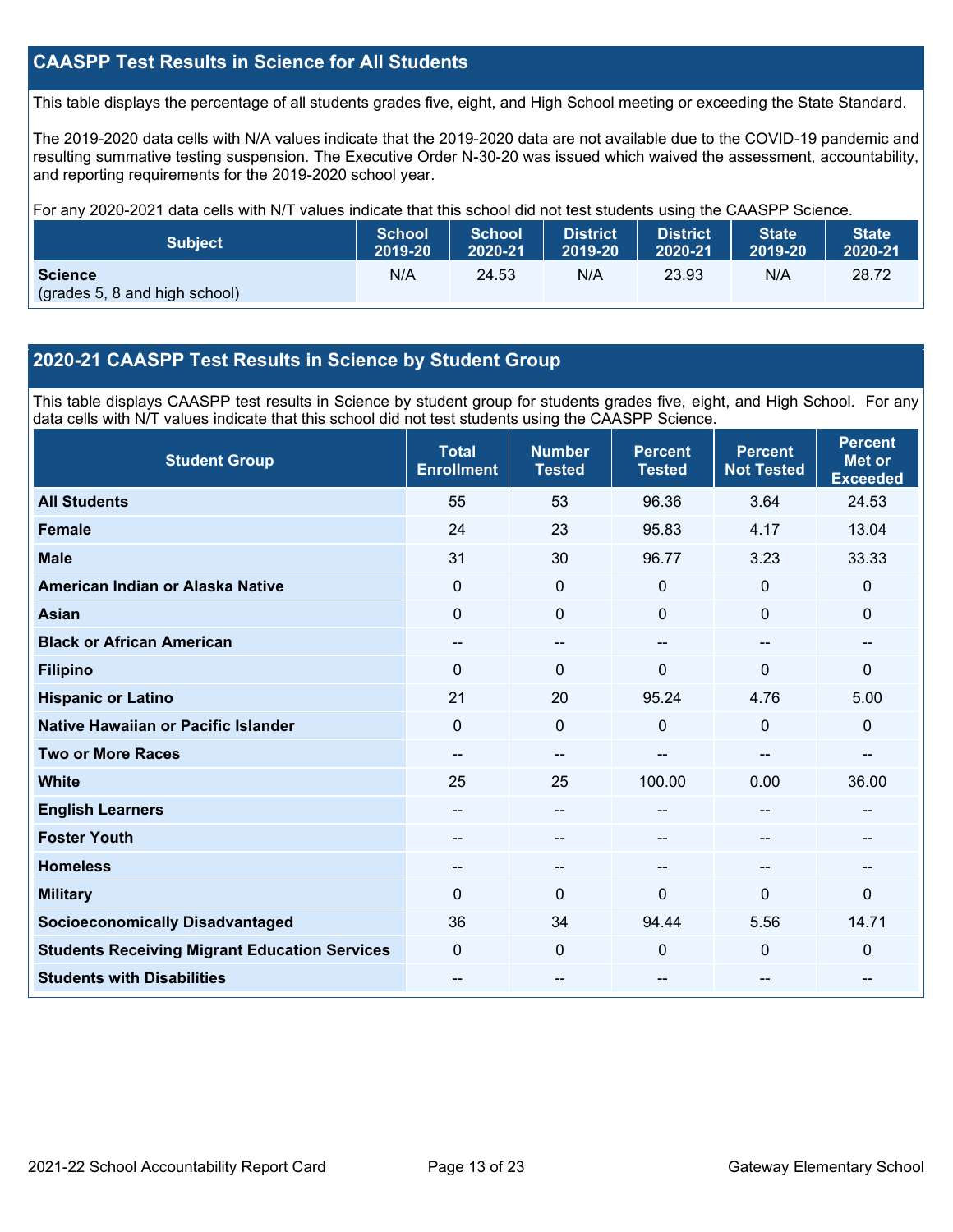# **B. Pupil Outcomes State Priority: Other Pupil Outcomes**

The SARC provides the following information relevant to the State priority: Other Pupil Outcomes (Priority 8): Pupil outcomes in the subject area of physical education.

#### **2020-21 California Physical Fitness Test Results**

Due to the COVID-19 crisis, the Physical Fitness Test was suspended during the 2020-2021 school year and therefore no data are reported and each cell in this table is populated with "N/A."

| <b>Grade Level</b> | <b>Four of Six Fitness Standards</b> | <b>Five of Six Fitness Standards</b> | Percentage of Students Meeting   Percentage of Students Meeting   Percentage of Students Meeting  <br><b>Six of Six Fitness Standards</b> |
|--------------------|--------------------------------------|--------------------------------------|-------------------------------------------------------------------------------------------------------------------------------------------|
| Grade 5            | N/A                                  | N/A                                  | N/A                                                                                                                                       |
| Grade 7            | N/A                                  | N/A                                  | N/A                                                                                                                                       |
| Grade 9            | N/A                                  | N/A                                  | N/A                                                                                                                                       |

# **C. Engagement State Priority: Parental Involvement**

The SARC provides the following information relevant to the State priority: Parental Involvement (Priority 3): Efforts the school district makes to seek parent input in making decisions regarding the school district and at each school site.

#### **2021-22 Opportunities for Parental Involvement**

We have many ways for parents to participate in the life of our school, and we depend on parents to keep our programs running smoothly. Our school's annual plan and some budget approvals are made by our School Site Council (SSC), which aims to help improve student achievement and to support school activities. Our English Language Advisory Committee (ELAC) is an advocacy group for families of students learning English. The ELAC group is presently on hold due to low EL numbers. Our parent group provides educational assemblies, volunteer programs, and assist in our Junior Olympics. Due to our district's COVID safety protocols, the number of parent volunteers has been limited. New members are always welcome. Room parents organize parent volunteers to help with special projects for the classroom. We ask all parents to attend Back-to-School Night and our Annual Title 1 parent meeting in the fall, Open House in the spring, and parent-teacher conferences in November and March. Any parent who wants to get more involved in school activities can email the principal at mbergens@ssusd.org or call Margaret H. Bergens at (760) 499-1850.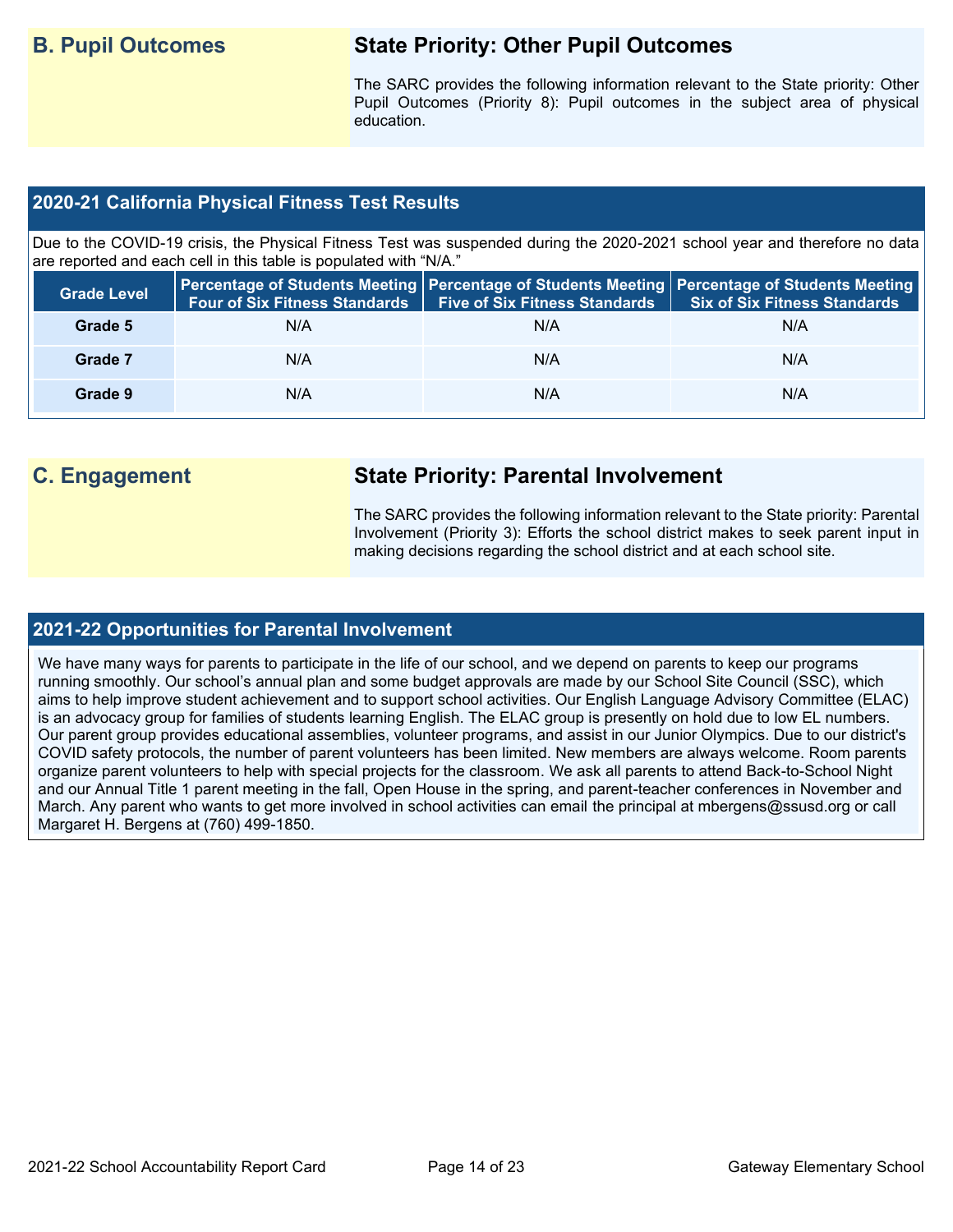## **2020-21 Chronic Absenteeism by Student Group**

| <b>Student Group</b>                                 | <b>Cumulative</b><br><b>Enrollment</b> | <b>Chronic</b><br><b>Absenteeism</b><br><b>Eligible Enrollment</b> | <b>Chronic</b><br><b>Absenteeism</b><br><b>Count</b> | <b>Chronic</b><br><b>Absenteeism</b><br><b>Rate</b> |
|------------------------------------------------------|----------------------------------------|--------------------------------------------------------------------|------------------------------------------------------|-----------------------------------------------------|
| <b>All Students</b>                                  | 431                                    | 394                                                                | 76                                                   | 19.3                                                |
| <b>Female</b>                                        | 210                                    | 192                                                                | 40                                                   | 20.8                                                |
| <b>Male</b>                                          | 221                                    | 202                                                                | 36                                                   | 17.8                                                |
| American Indian or Alaska Native                     | $\overline{4}$                         | $\overline{4}$                                                     | $\mathbf{0}$                                         | 0.0                                                 |
| <b>Asian</b>                                         | $\overline{2}$                         | $\overline{2}$                                                     | $\mathbf 0$                                          | 0.0                                                 |
| <b>Black or African American</b>                     | 27                                     | 26                                                                 | 10                                                   | 38.5                                                |
| <b>Filipino</b>                                      | 6                                      | $6\phantom{1}$                                                     | 1                                                    | 16.7                                                |
| <b>Hispanic or Latino</b>                            | 130                                    | 119                                                                | 23                                                   | 19.3                                                |
| Native Hawaiian or Pacific Islander                  | 3                                      | 1                                                                  | 1                                                    | 100.0                                               |
| <b>Two or More Races</b>                             | 37                                     | 30                                                                 | 3                                                    | 10.0                                                |
| <b>White</b>                                         | 222                                    | 206                                                                | 38                                                   | 18.4                                                |
| <b>English Learners</b>                              | 20                                     | 20                                                                 | $\overline{2}$                                       | 10.0                                                |
| <b>Foster Youth</b>                                  | $\overline{7}$                         | $6\phantom{1}$                                                     | $\overline{4}$                                       | 66.7                                                |
| <b>Homeless</b>                                      | 12                                     | 12                                                                 | 10                                                   | 83.3                                                |
| <b>Socioeconomically Disadvantaged</b>               | 273                                    | 259                                                                | 69                                                   | 26.6                                                |
| <b>Students Receiving Migrant Education Services</b> | $\mathbf{0}$                           | $\mathbf{0}$                                                       | $\Omega$                                             | 0.0                                                 |
| <b>Students with Disabilities</b>                    | 52                                     | 48                                                                 | 12                                                   | 25.0                                                |

# **C. Engagement State Priority: School Climate**

The SARC provides the following information relevant to the State priority: School Climate (Priority 6):

- Pupil suspension rates;
- Pupil expulsion rates; and
- Other local measures on the sense of safety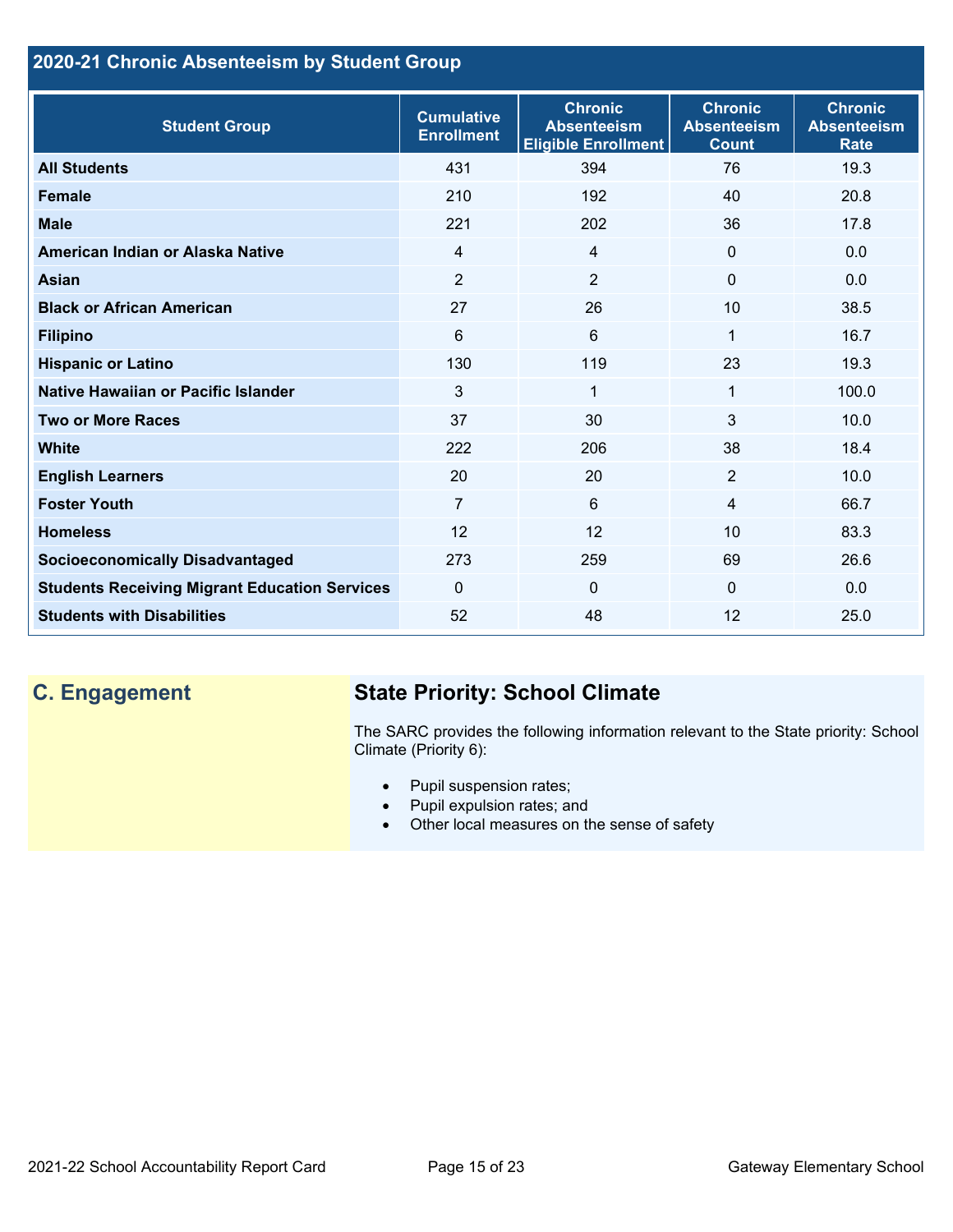#### **Suspensions and Expulsions**

This table displays suspensions and expulsions data collected between July through June, each full school year respectively. Data collected during the 2020-21 school year may not be comparable to earlier years of this collection due to differences in learning mode instruction in response to the COVID-19 pandemic.

| <b>Subject</b>     | <b>School</b><br>2018-19 | <b>School</b><br>2020-21 | <b>District</b><br>2018-19 | <b>District</b><br>2020-21 | <b>State</b><br>2018-19 | <b>State</b><br>2020-21 |
|--------------------|--------------------------|--------------------------|----------------------------|----------------------------|-------------------------|-------------------------|
| <b>Suspensions</b> | 2.81                     | 0.23                     | 7.08                       | 0.17                       | 3.47                    | 0.20                    |
| <b>Expulsions</b>  | 0.00                     | 0.23                     | 0.20                       | 0.02                       | 0.08                    | 0.00                    |

This table displays suspensions and expulsions data collected between July through February, partial school year due to the COVID-19 pandemic. The 2019-2020 suspensions and expulsions rate data are not comparable to other year data because the 2019-2020 school year is a partial school year due to the COVID-19 crisis. As such, it would be inappropriate to make any comparisons in rates of suspensions and expulsions in the 2019-2020 school year compared to other school years.

| <b>Subject</b>     | <b>School</b><br>2019-20 | <b>District</b><br>2019-20 | <b>State</b><br>2019-20 |
|--------------------|--------------------------|----------------------------|-------------------------|
| <b>Suspensions</b> | 0.69                     | 5.69                       | 2.45                    |
| <b>Expulsions</b>  | 0.00                     | 0.13                       | 0.05                    |

### **2020-21 Suspensions and Expulsions by Student Group**

| <b>Student Group</b>                                 | <b>Suspensions Rate</b> | <b>Expulsions Rate</b> |
|------------------------------------------------------|-------------------------|------------------------|
| <b>All Students</b>                                  | 0.23                    | 0.23                   |
| <b>Female</b>                                        | 0.00                    | 0.00                   |
| <b>Male</b>                                          | 0.45                    | 0.45                   |
| American Indian or Alaska Native                     | 0.00                    | 0.00                   |
| <b>Asian</b>                                         | 0.00                    | 0.00                   |
| <b>Black or African American</b>                     | 3.70                    | 3.70                   |
| <b>Filipino</b>                                      | 0.00                    | 0.00                   |
| <b>Hispanic or Latino</b>                            | 0.00                    | 0.00                   |
| Native Hawaiian or Pacific Islander                  | 0.00                    | 0.00                   |
| <b>Two or More Races</b>                             | 0.00                    | 0.00                   |
| <b>White</b>                                         | 0.00                    | 0.00                   |
| <b>English Learners</b>                              | 0.00                    | 0.00                   |
| <b>Foster Youth</b>                                  | 0.00                    | 0.00                   |
| <b>Homeless</b>                                      | 8.33                    | 8.33                   |
| <b>Socioeconomically Disadvantaged</b>               | 0.37                    | 0.37                   |
| <b>Students Receiving Migrant Education Services</b> | 0.00                    | 0.00                   |
| <b>Students with Disabilities</b>                    | 0.00                    | 0.00                   |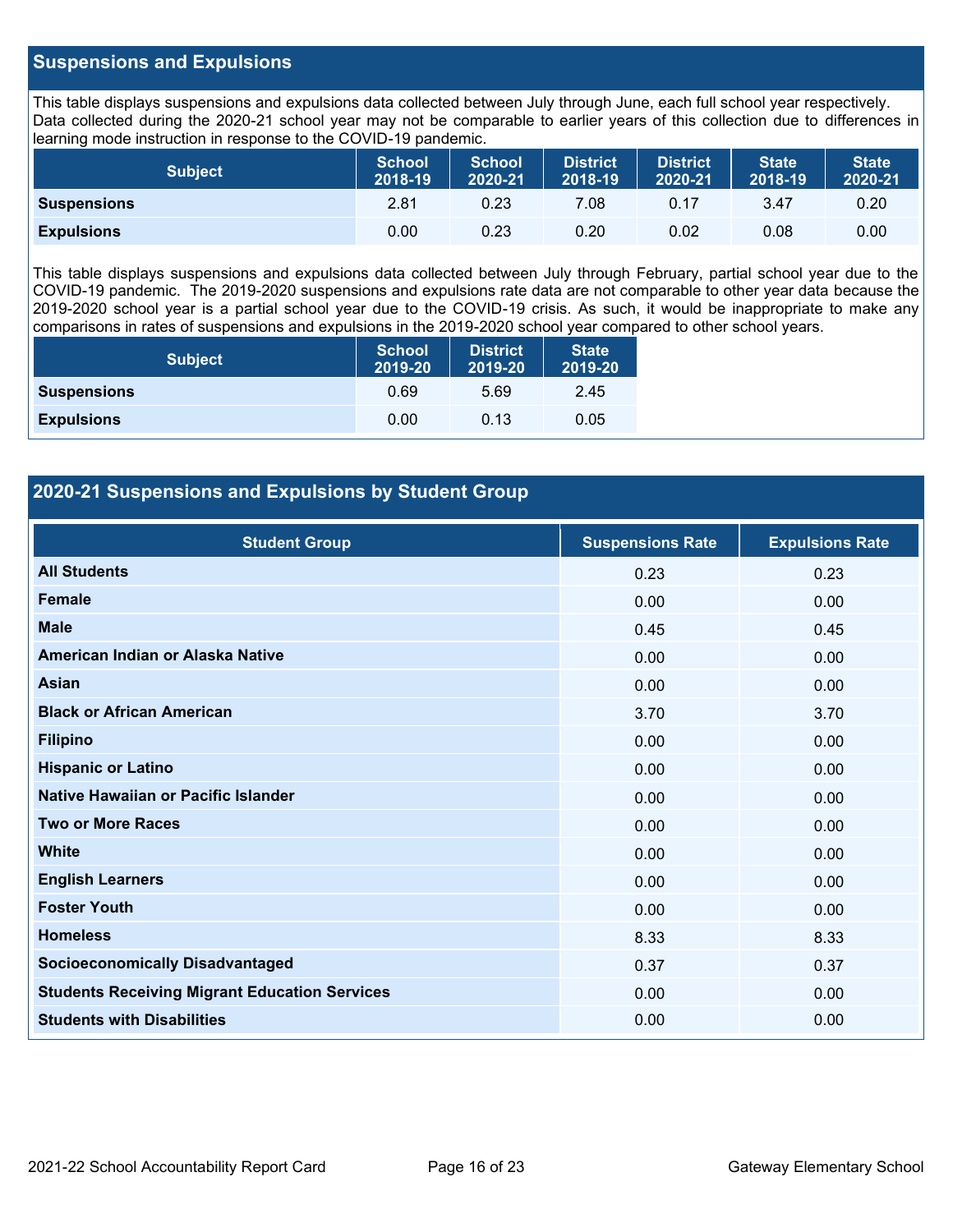#### **2021-22 School Safety Plan**

Staff members monitor the school grounds 15 minutes before and after school as well as at the morning and afternoon recesses. Paid recess monitors watch the children during all lunch periods beginning at 11:00 a.m. and ending at 1:00 p.m. Teachers regularly review the school's 3 B's: Be Respectful, Be Responsible, and Be Safe. These expectations are explicitly taught to ensure responsible behavior in school and on the playground. Visitors must sign in at the office and wear a visitor's badge during their stay.

A comprehensive safety plan is in place. We coach students in safe practices throughout the year to ensure the security of all and practice disaster drills at regular intervals. We inspect our playgrounds and equipment regularly to ensure a safe environment. We update Gateway's Safety Plan and policies yearly to accommodate new staff members and address new concerns. The safety plan assures each student and staff member a safe physical environment and a respectful, accepting, and emotionally nurturing environment. The plan outlines procedures to effectively respond to disasters or dangerous situations. It also provides each student with resiliency skills.

## **D. Other SARC Information Information Required in the SARC**

The information in this section is required to be in the SARC but is not included in the state priorities for LCFF.

#### **2018-19 Elementary Average Class Size and Class Size Distribution**

This table displays the 2018-19 average class size and class size distribution. The columns titled "Number of Classes" indicates how many classes fall into each size category (a range of total students per class). The "Other" category is for multigrade level classes.

| <b>Grade Level</b> | <b>Average</b><br><b>Class Size</b> | <b>1-20 Students</b> | Number of Classes with   Number of Classes with   Number of Classes with<br>21-32 Students | 33+ Students |
|--------------------|-------------------------------------|----------------------|--------------------------------------------------------------------------------------------|--------------|
| n                  | 22                                  |                      |                                                                                            |              |
|                    | 22                                  |                      |                                                                                            |              |
|                    | 21                                  |                      | ⌒                                                                                          |              |
|                    | 27                                  |                      |                                                                                            |              |
|                    | 30                                  |                      | ≘                                                                                          |              |
|                    | 32                                  |                      |                                                                                            |              |
|                    |                                     |                      |                                                                                            |              |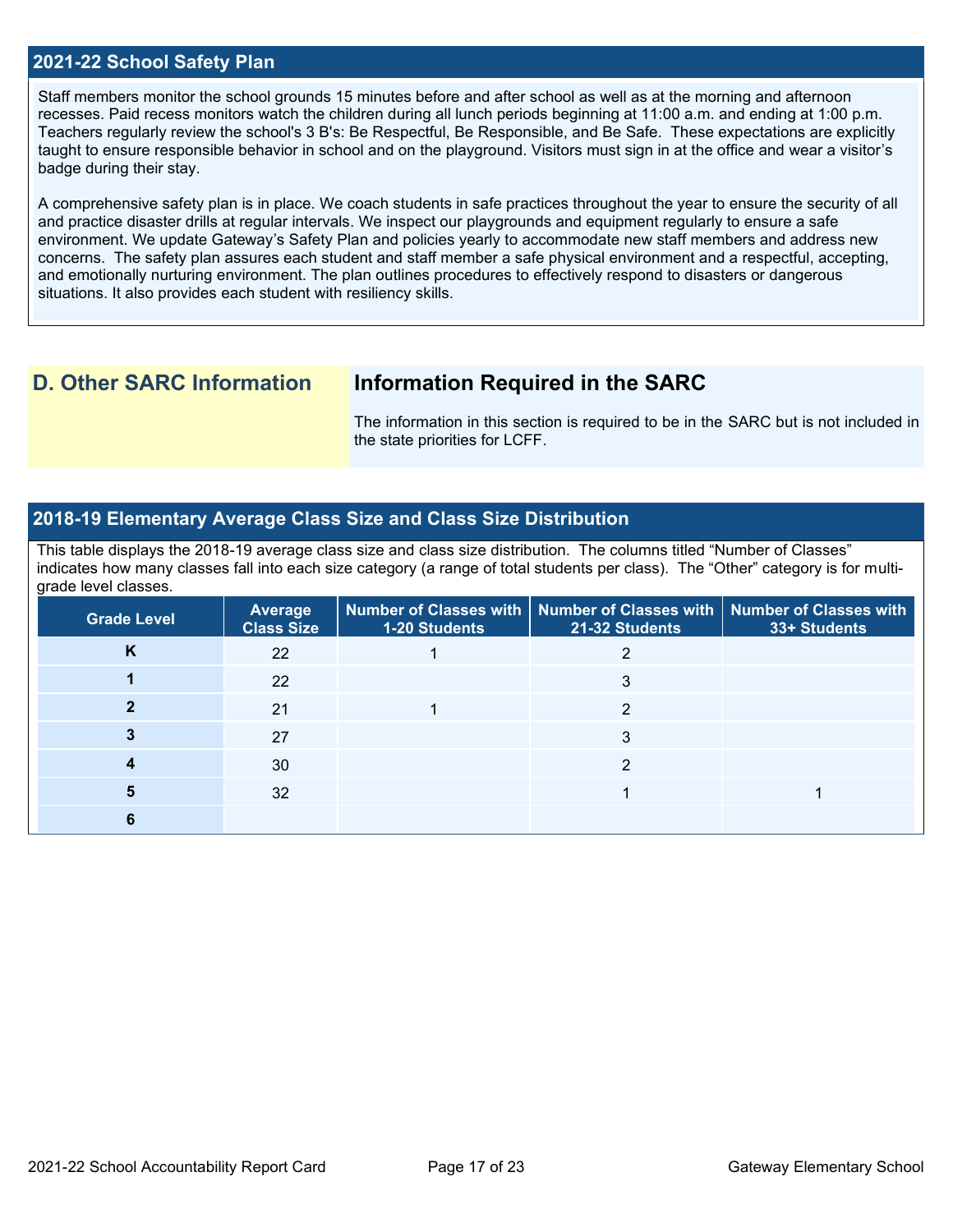#### **2019-20 Elementary Average Class Size and Class Size Distribution**

This table displays the 2019-20 average class size and class size distribution. The columns titled "Number of Classes" indicates how many classes fall into each size category (a range of total students per class). The "Other" category is for multi-grade level classes.

| <b>Grade Level</b> | <b>Average</b><br><b>Class Size</b> | 1-20 Students | Number of Classes with   Number of Classes with   Number of Classes with<br>21-32 Students | 33+ Students |
|--------------------|-------------------------------------|---------------|--------------------------------------------------------------------------------------------|--------------|
| <b>n</b>           | 23                                  |               | 3                                                                                          |              |
|                    | 28                                  |               | հ                                                                                          |              |
|                    | 23                                  |               | 3                                                                                          |              |
|                    | 21                                  |               | 2                                                                                          |              |
|                    | 25                                  |               | 3                                                                                          |              |
| 5                  | 29                                  |               | າ                                                                                          |              |
|                    |                                     |               |                                                                                            |              |

#### **2020-21 Elementary Average Class Size and Class Size Distribution**

This table displays the 2020-21 average class size and class size distribution. The columns titled "Number of Classes" indicates how many classes fall into each size category (a range of total students per class). The "Other" category is for multi-grade level classes.

| <b>Grade Level</b> | <b>Average</b><br><b>Class Size</b> | 1-20 Students | Number of Classes with   Number of Classes with   Number of Classes with<br>21-32 Students | 33+ Students |
|--------------------|-------------------------------------|---------------|--------------------------------------------------------------------------------------------|--------------|
| Κ                  | 21                                  |               |                                                                                            |              |
|                    | 24                                  |               | っ                                                                                          |              |
|                    | 19                                  | 3             |                                                                                            |              |
|                    | 20                                  |               |                                                                                            |              |
|                    | 32                                  |               |                                                                                            |              |
| 5                  | 38                                  |               |                                                                                            |              |
|                    |                                     |               |                                                                                            |              |

### **2020-21 Ratio of Pupils to Academic Counselor**

This table displays the ratio of pupils to Academic Counselor. One full time equivalent (FTE) equals one staff member working full time; one FTE could also represent two staff members who each work 50 percent of full time.

| <b>Title</b>                        | <b>Ratio</b> |
|-------------------------------------|--------------|
| <b>Pupils to Academic Counselor</b> | 370          |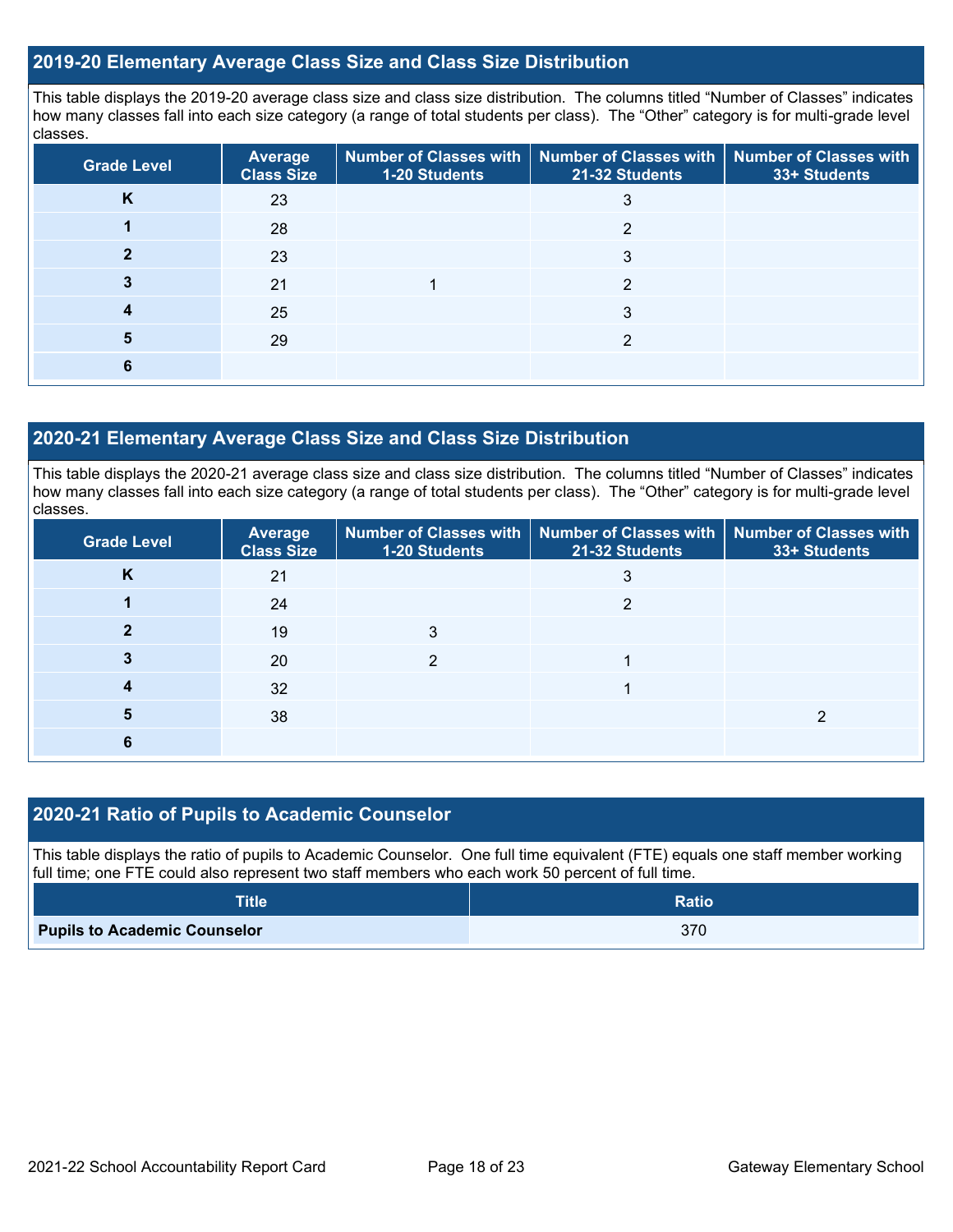#### **2020-21 Student Support Services Staff**

This table displays the number of FTE support staff assigned to this school. One full time equivalent (FTE) equals one staff member working full time; one FTE could also represent two staff members who each work 50 percent of full time.

| <b>Title</b>                                                         | <b>Number of FTE Assigned to School</b> |
|----------------------------------------------------------------------|-----------------------------------------|
| <b>Counselor (Academic, Social/Behavioral or Career Development)</b> |                                         |
| Library Media Teacher (Librarian)                                    | 0                                       |
| Library Media Services Staff (Paraprofessional)                      |                                         |
| <b>Psychologist</b>                                                  | 0                                       |
| <b>Social Worker</b>                                                 | $\Omega$                                |
| <b>Speech/Language/Hearing Specialist</b>                            | 0                                       |
| <b>Resource Specialist (non-teaching)</b>                            |                                         |

#### **2019-20 Expenditures Per Pupil and School Site Teacher Salaries**

This table displays the 2019-20 expenditures per pupil and average teach salary for this school. Cells with N/A values do not require data.

| <b>Level</b>                                         | <b>Total</b><br><b>Expenditures</b><br><b>Per Pupil</b> | <b>Expenditures</b><br><b>Per Pupil</b><br>(Restricted) | <b>Expenditures</b><br><b>Per Pupil</b><br>(Unrestricted) | <b>Average</b><br><b>Teacher</b><br><b>Salary</b> |
|------------------------------------------------------|---------------------------------------------------------|---------------------------------------------------------|-----------------------------------------------------------|---------------------------------------------------|
| <b>School Site</b>                                   | 8004.93                                                 | 2242.36                                                 | 5762.57                                                   | 56705.02                                          |
| <b>District</b>                                      | N/A                                                     | N/A                                                     | 6068.19                                                   | \$69,041                                          |
| <b>Percent Difference - School Site and District</b> | N/A                                                     | N/A                                                     | $-5.2$                                                    | $-19.6$                                           |
| <b>State</b>                                         |                                                         |                                                         | \$8,444                                                   | \$77,042                                          |
| <b>Percent Difference - School Site and State</b>    | N/A                                                     | N/A                                                     | $-37.7$                                                   | $-30.4$                                           |

### **2020-21 Types of Services Funded**

Each year McDonald's' sponsors a McTeacher Night, and a portion of the money is distributed to each classroom's budget. Title I funding is used to provide additional support through the Collaboration and Intervention Model and additional learning experiences before, during, and after school hours to under-performing students. This additional instruction helps them to achieve mastery of the Common Core State Standards. Title I funding also provides a full-time Collaboration and Intervention teacher, a full-time computer lab paraprofessional, and a Kindergarten paraprofessional for three hours daily to support students and staff. Based on assessment data, staff members provide intervention to students who are not mastering standards and enrichment to those who have already demonstrated mastery.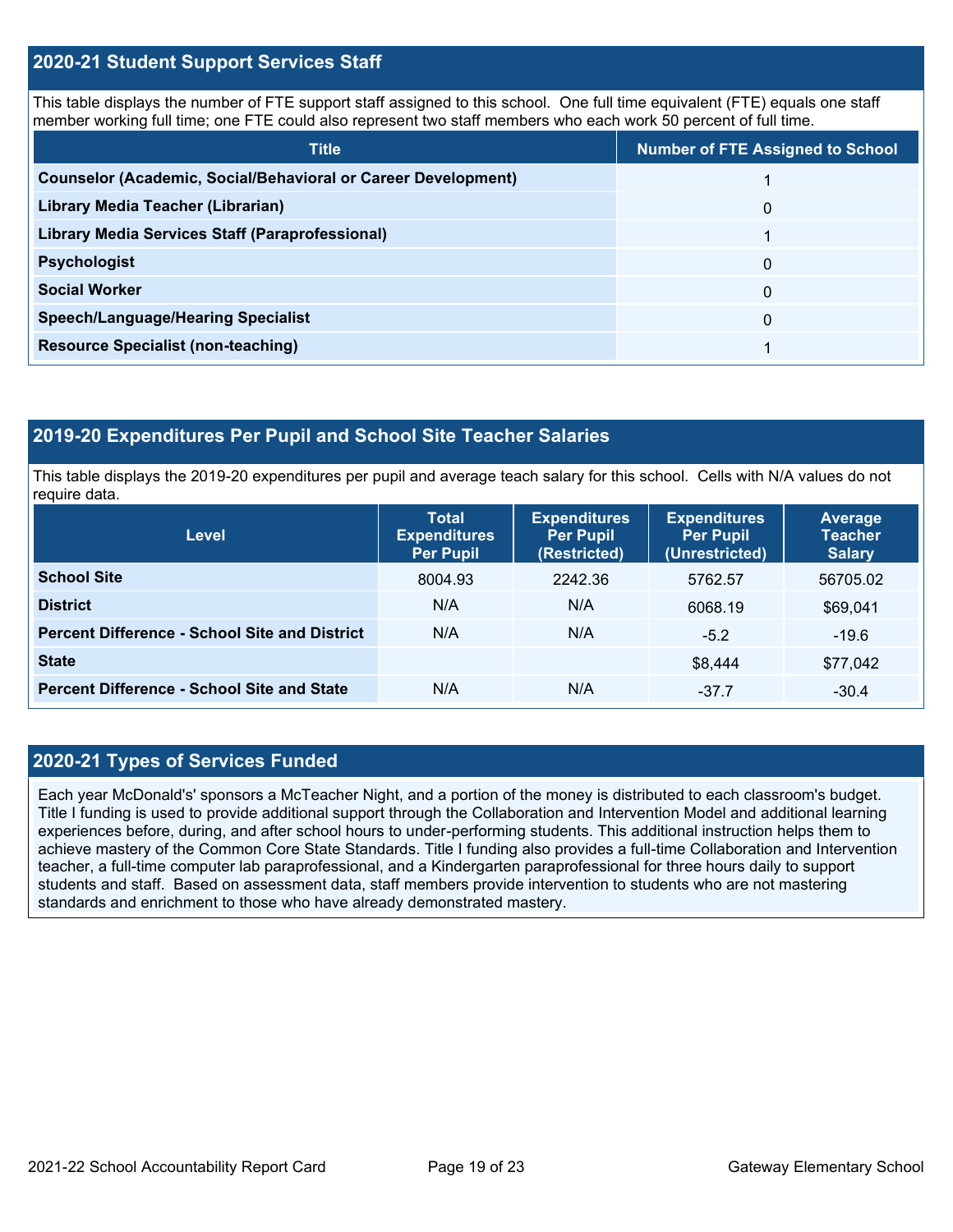#### **2019-20 Teacher and Administrative Salaries**

This table displays the 2019-20 Teacher and Administrative salaries. For detailed information on salaries, see the CDE Certification Salaries & Benefits web page at [http://www.cde.ca.gov/ds/fd/cs/.](http://www.cde.ca.gov/ds/fd/cs/)

| Category                                             | <b>District</b><br><b>Amount</b> | <b>State Average</b><br>for Districts<br>in Same Category |
|------------------------------------------------------|----------------------------------|-----------------------------------------------------------|
| <b>Beginning Teacher Salary</b>                      | \$43,804                         | \$48,119                                                  |
| <b>Mid-Range Teacher Salary</b>                      | \$71,419                         | \$74,665                                                  |
| <b>Highest Teacher Salary</b>                        | \$100,190                        | \$98,160                                                  |
| <b>Average Principal Salary (Elementary)</b>         | \$112,109                        | \$118,542                                                 |
| <b>Average Principal Salary (Middle)</b>             | \$108,689                        | \$125,068                                                 |
| <b>Average Principal Salary (High)</b>               | \$128,061                        | \$133,516                                                 |
| <b>Superintendent Salary</b>                         | \$167,000                        | \$194,199                                                 |
| <b>Percent of Budget for Teacher Salaries</b>        | 31%                              | 31%                                                       |
| <b>Percent of Budget for Administrative Salaries</b> | 5%                               | 6%                                                        |

#### **Professional Development**

Sierra Sands Unified School District provided a minimum average of 3 days (or eighteen hours based on 6 hours/day) of professional development in the 2019-20 school year, 5 days (or thirty hours based on 6 hours/day) in the 2020-21 school year, and 3 days (or 18 hours based on 6 hours/day) in the 2021-22 school year. The primary/major areas of focus for professional development include but are not limited to: full implementation of adopted programs, alignment to Common Core State Standards, identification and implementation of best instructional practices, technology proficiency, data analysis of student performance, and student engagement. Additionally, sites provide professional development throughout the year as outlined in the School Plan for Student Achievement. Areas of focus were selected based upon department needs, CAASPP results, Interim Assessment Block (IAB) results, and Dashboard results. Professional development is delivered in a variety of ways including but not limited to conference attendance, contracted professional development/SSUSD Instructional Coaching delivered within the contractual workday, individual instructional coaching, and after school workshops.

This table displays the number of school days dedicated to staff development and continuous improvement.

| <b>Subiect</b> \                                                                |  | 2019-20   2020-21   2021-22 |  |
|---------------------------------------------------------------------------------|--|-----------------------------|--|
| Number of school days dedicated to Staff Development and Continuous Improvement |  |                             |  |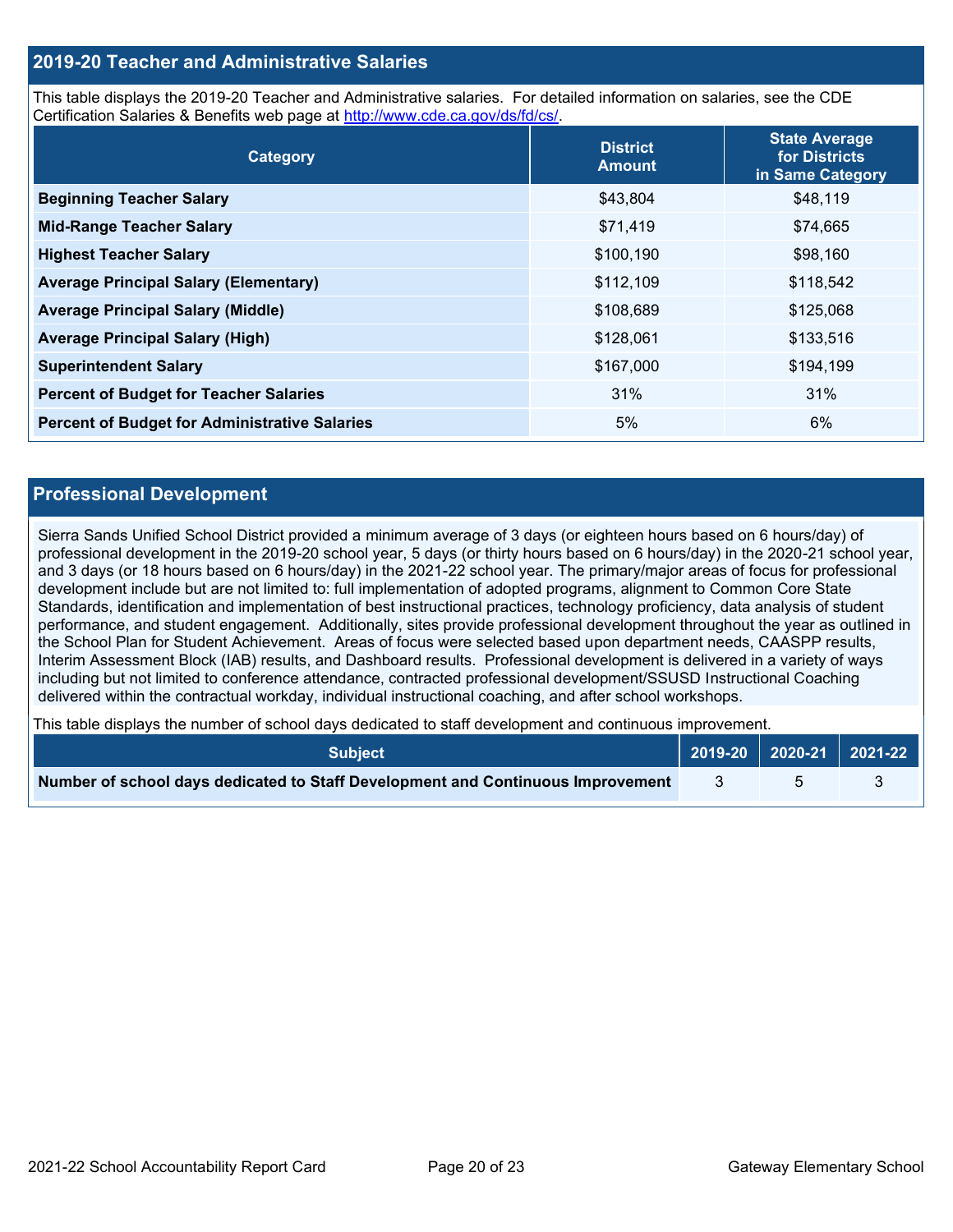# **Sierra Sands Unified School District 2020-21 Local Accountability Report Card (LARC) Addendum**

# **Local Accountability Report Card (LARC) Addendum**

**2020-21 Local Accountability Report Card (LARC) Addendum Overview**



On July 14, 2021, the California State Board of Education (SBE) determined that the California Department of Education (CDE) will use the SARC as the mechanism to conduct a one-time data collection of the LEA-level aggregate test results of all school's local assessments administered during the 2020–2021 school year in order to meet the federal Every Students Succeeds Act (ESSA) reporting requirement for the Local Educational Agency Accountability Report Cards (LARCs).

Each local educational agency (LEA) is responsible for preparing and posting their annual LARC in accordance with the federal ESSA. As a courtesy, the CDE prepares and posts the LARCs on behalf of all LEAs.

Only for the 2020–2021 school year and the 2020–2021 LARCs, LEAs are required to report their aggregate local assessments test results at the LEA-level to the CDE by populating the tables below via the SARC. These data will be used to meet the LEAs' federal requirement for their LARCs. Note that it is the responsibility of the school and LEA to ensure that all student privacy and suppression rules are in place when reporting data in Tables 3 and 4 in the Addendum, as applicable.

The tables below are not part of the SBE approved 2020–2021 SARC template but rather are the mechanism by which these required data will be collected from LEAs.

For purposes of the LARC and the following tables, an LEA is defined as a school district, a county office of education, or a direct funded charter school.

| 2021-22 District Contact Information |                                      |  |  |  |
|--------------------------------------|--------------------------------------|--|--|--|
| <b>District Name</b>                 | Sierra Sands Unified School District |  |  |  |
| <b>Phone Number</b>                  | $(760)$ 499-1600                     |  |  |  |
| Superintendent                       | Dr. Dave Ostash                      |  |  |  |
| <b>Email Address</b>                 | superintendent@ssusd.org             |  |  |  |
| <b>District Website Address</b>      | ssusd.org                            |  |  |  |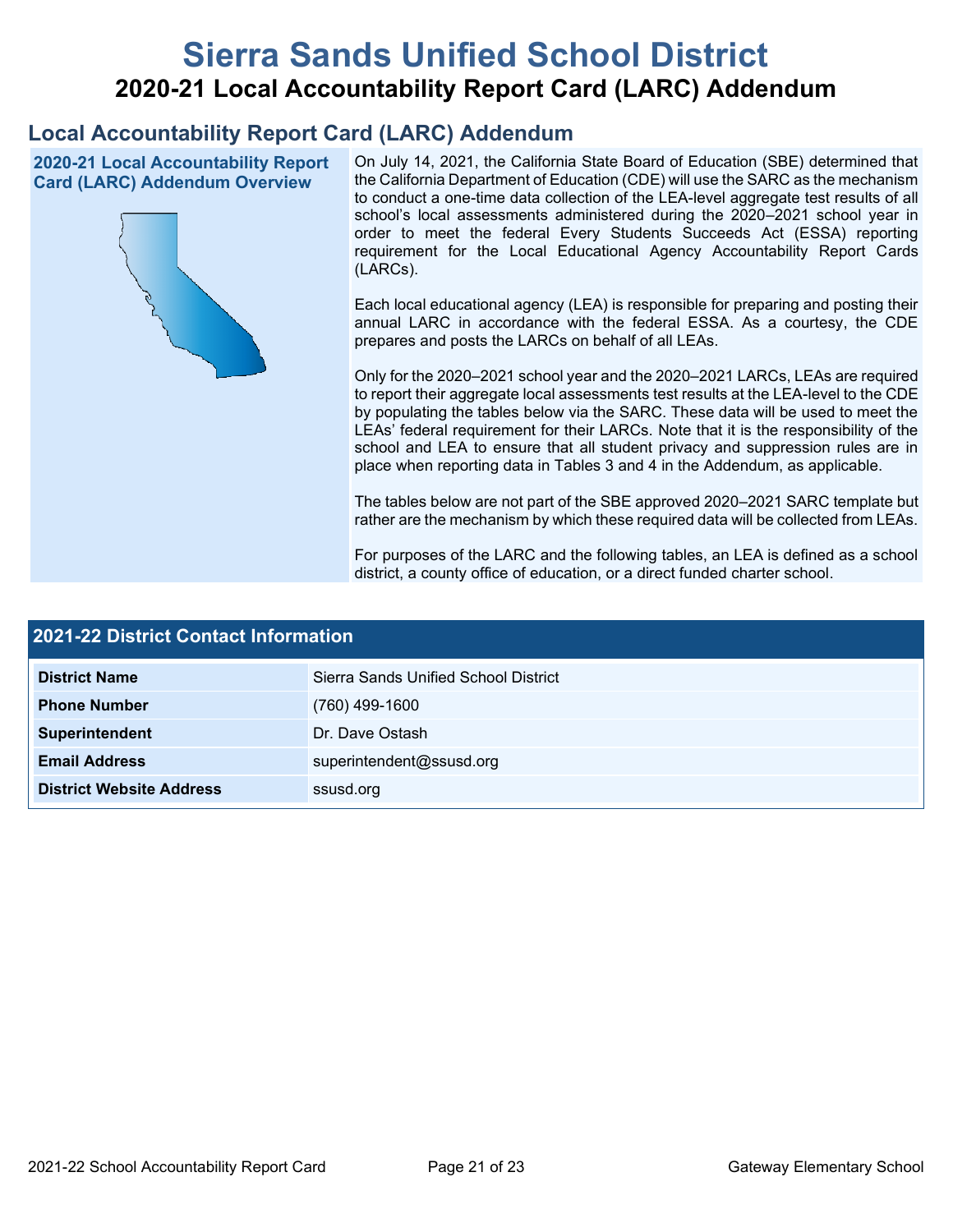### **2020-21 CAASPP Test Results in ELA by Student Group**

This table displays CAASPP test results in ELA by student group for students grades three through eight and grade eleven taking and completing a state-administered assessment. The CDE will populate this table for schools in cases where the school administered the CAASPP assessment. In cases where the school administered a local assessment instead of CAASPP, the CDE will populate this table with "NT" values, meaning this school did not test students using the CAASPP. See the local assessment(s) table for more information.

| <b>CAASPP</b><br><b>Student Groups</b>               | <b>CAASPP</b><br><b>Total</b><br><b>Enrollment</b> | <b>CAASPP</b><br><b>Number</b><br><b>Tested</b> | <b>CAASPP</b><br><b>Percent</b><br><b>Tested</b> | <b>CAASPP</b><br><b>Percent</b><br><b>Not Tested</b> | <b>CAASPP</b><br><b>Percent</b><br><b>Met or</b><br><b>Exceeded</b> |
|------------------------------------------------------|----------------------------------------------------|-------------------------------------------------|--------------------------------------------------|------------------------------------------------------|---------------------------------------------------------------------|
| <b>All Students</b>                                  | 2699                                               | 2429                                            | 90.00                                            | 10.00                                                | 38.79                                                               |
| <b>Female</b>                                        | 1315                                               | 1194                                            | 90.80                                            | 9.20                                                 | 42.24                                                               |
| <b>Male</b>                                          | 1383                                               | 1234                                            | 89.23                                            | 10.77                                                | 35.50                                                               |
| American Indian or Alaska Native                     | 25                                                 | 23                                              | 92.00                                            | 8.00                                                 | 45.45                                                               |
| <b>Asian</b>                                         | 64                                                 | 60                                              | 93.75                                            | 6.25                                                 | 73.33                                                               |
| <b>Black or African American</b>                     | 145                                                | 114                                             | 78.62                                            | 21.38                                                | 25.00                                                               |
| <b>Filipino</b>                                      | 46                                                 | 42                                              | 91.30                                            | 8.70                                                 | 69.05                                                               |
| <b>Hispanic or Latino</b>                            | 816                                                | 727                                             | 89.09                                            | 10.91                                                | 29.01                                                               |
| Native Hawaiian or Pacific Islander                  | 18                                                 | 18                                              | 100.00                                           | 0.00                                                 | 38.89                                                               |
| <b>Two or More Races</b>                             | 113                                                | 106                                             | 93.81                                            | 6.19                                                 | 40.95                                                               |
| <b>White</b>                                         | 1472                                               | 1339                                            | 90.96                                            | 9.04                                                 | 42.47                                                               |
| <b>English Learners</b>                              | 159                                                | 141                                             | 88.68                                            | 11.32                                                | 12.23                                                               |
| <b>Foster Youth</b>                                  | 22                                                 | 12                                              | 54.55                                            | 45.45                                                | 16.67                                                               |
| <b>Homeless</b>                                      | 120                                                | 88                                              | 73.33                                            | 26.67                                                | 20.45                                                               |
| <b>Military</b>                                      | 86                                                 | 77                                              | 89.53                                            | 10.47                                                | 58.44                                                               |
| <b>Socioeconomically Disadvantaged</b>               | 1668                                               | 1499                                            | 89.87                                            | 10.13                                                | 31.25                                                               |
| <b>Students Receiving Migrant Education Services</b> | $\mathbf 0$                                        | $\mathbf 0$                                     | $\mathbf{0}$                                     | 0                                                    | $\mathbf 0$                                                         |
| <b>Students with Disabilities</b>                    | 413                                                | 333                                             | 80.63                                            | 19.37                                                | 14.16                                                               |